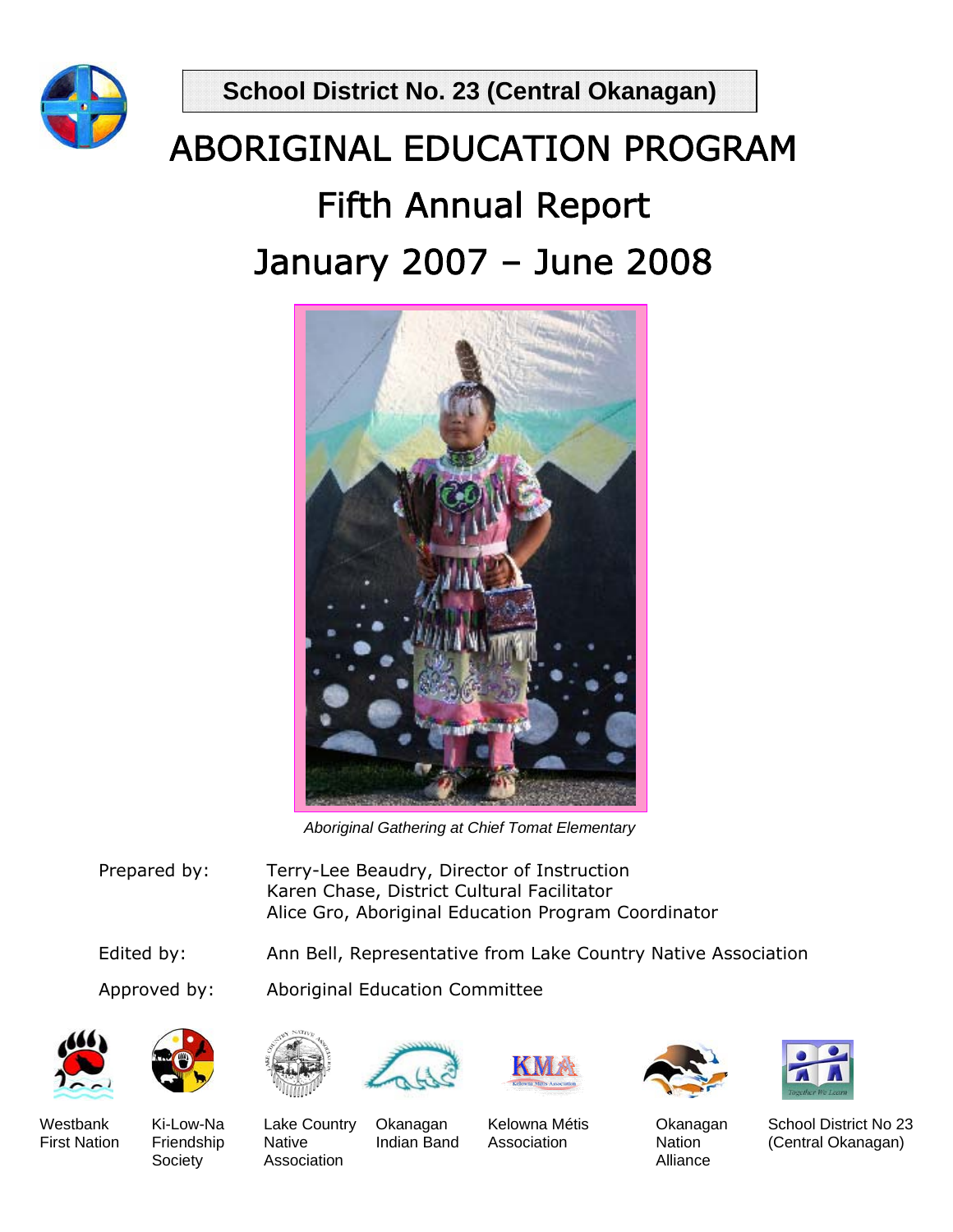## **TABLE OF CONTENTS**

| Introduction                                                        |                                       |                                                                                                                  |    |  |  |  |
|---------------------------------------------------------------------|---------------------------------------|------------------------------------------------------------------------------------------------------------------|----|--|--|--|
|                                                                     | <b>Aboriginal Education Committee</b> |                                                                                                                  |    |  |  |  |
| Aboriginal Parent and Family Education Council                      |                                       |                                                                                                                  |    |  |  |  |
|                                                                     |                                       | Aboriginal Students in School District No. 23                                                                    | 5  |  |  |  |
|                                                                     |                                       | Goals of the Enhancement Agreement for School District No. 23                                                    | 5  |  |  |  |
| <b>Emotional Goal:</b>                                              |                                       | To increase a sense of belonging, self respect, and pride of<br>heritage for Aboriginal students                 | 6  |  |  |  |
| <b>Spiritual Goal:</b>                                              |                                       | To increase awareness and knowledge of Aboriginal history,<br>traditions, culture and language                   |    |  |  |  |
| <b>Physical Goal:</b>                                               |                                       | To increase the awareness of healthy choices that will enhance<br>the physical well being of Aboriginal students |    |  |  |  |
| Intellectual Goal:                                                  |                                       | To improve Aboriginal student academic achievement from<br>kindergarten to grade 12                              |    |  |  |  |
| <b>Summary Statement</b>                                            |                                       |                                                                                                                  | 13 |  |  |  |
|                                                                     | Appendices:                           |                                                                                                                  |    |  |  |  |
| I.                                                                  |                                       | Initiatives to Support the Goals of the Enhancement Agreement                                                    | 14 |  |  |  |
| Ш.<br>Aboriginal Education Program Budget - 2006/2007 and 2007/2008 |                                       |                                                                                                                  |    |  |  |  |
| III.                                                                |                                       | The First Principal of Aboriginal Education in School District No. 23                                            |    |  |  |  |



*"Working Together for Aboriginal Students of All Nations"*  (Some Members of the Aboriginal Education Program Staff)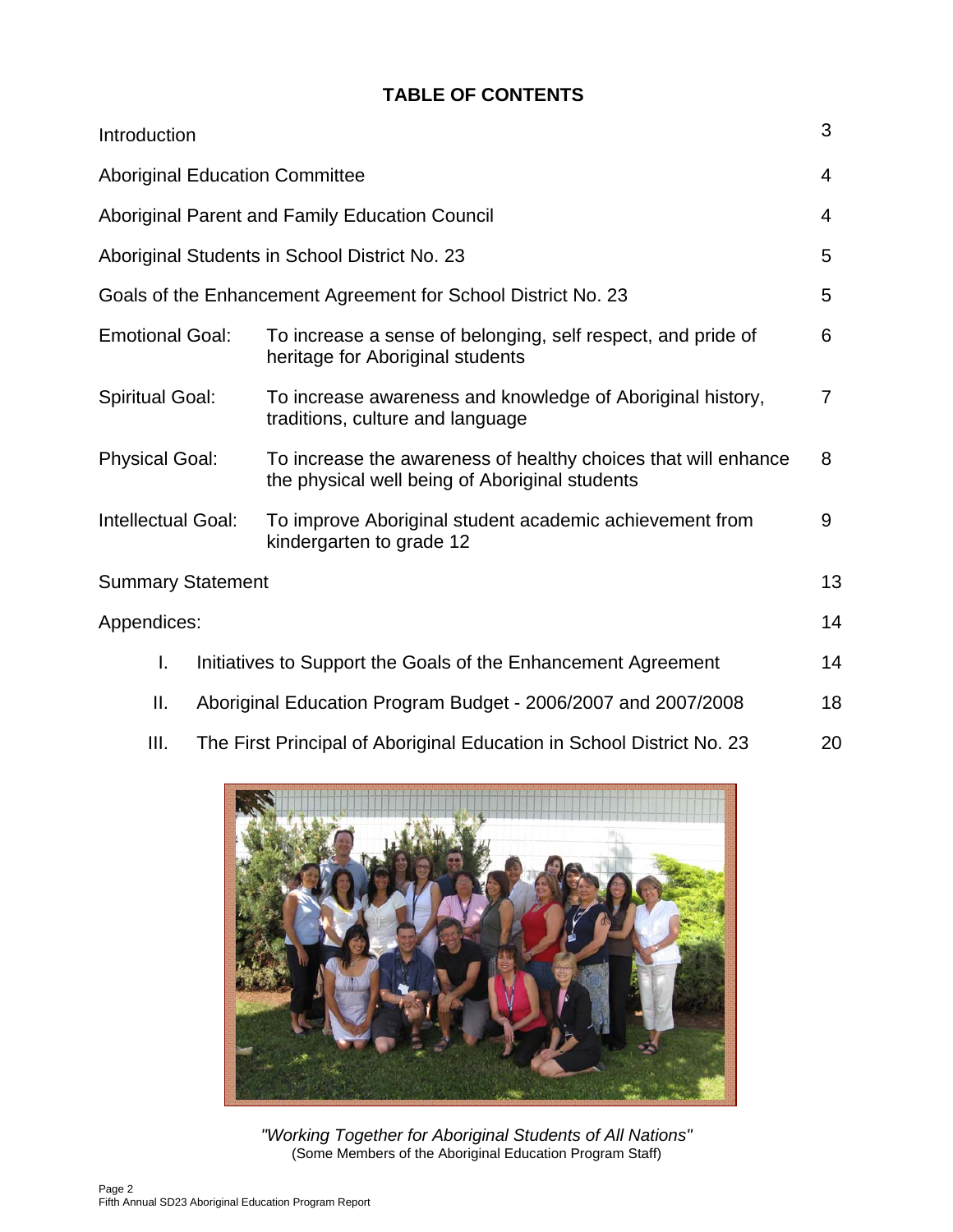# **Introduction**

We acknowledge that School District No. 23 *(Central Okanagan)* operates within the traditional territory of the Okanagan Nation. In partnership with the Aboriginal communities of the Central Okanagan, the district is committed to upholding the following five guiding principles in support of Aboriginal student success. We believe that it is important to:

- Honour and acknowledge the people, traditional territory and the history of the Okanagan people;
- Acknowledge the traditional teachings of the Elders and the wisdom of the Aboriginal culture;
- Promote a learning environment where Aboriginal students feel confident and proud of their ancestry;
- Provide educational opportunities that enhance academic success; and,
- Develop shared responsibility and mutual respect through ongoing dialogue and strong relationships that recognize the cultural differences and diverse needs of Aboriginal students.

Since 1994, the Central Okanagan School District has implemented an Aboriginal Education Program to foster cultural awareness, cultural pride and improved student achievement for all Aboriginal learners (Kindergarten to Grade 12). This program has evolved over the years to meet the needs of Aboriginal students and families. The district's Aboriginal Education Program continues to be supported by the Ministry of



Education through targeted funding. Funding is directly related to the number of Aboriginal students who identify themselves as having First Nations, Métis or Inuit ancestry.

Aboriginal student achievement has significantly improved over the last several years. In 1994, fewer than 25% of Aboriginal students in this district graduated. In 2007, 60% of the district's Aboriginal students graduated. Although graduation rates have more than doubled, there is still a great deal of work to be done to reach the district's 2011 Enhancement Agreement target. It is hoped that by 2011, more than 75% of the Aboriginal students in the district will graduate.

This Fifth Annual Report will address the four goals of the district's first Aboriginal Education Enhancement Agreement and the progress made towards reaching the goals.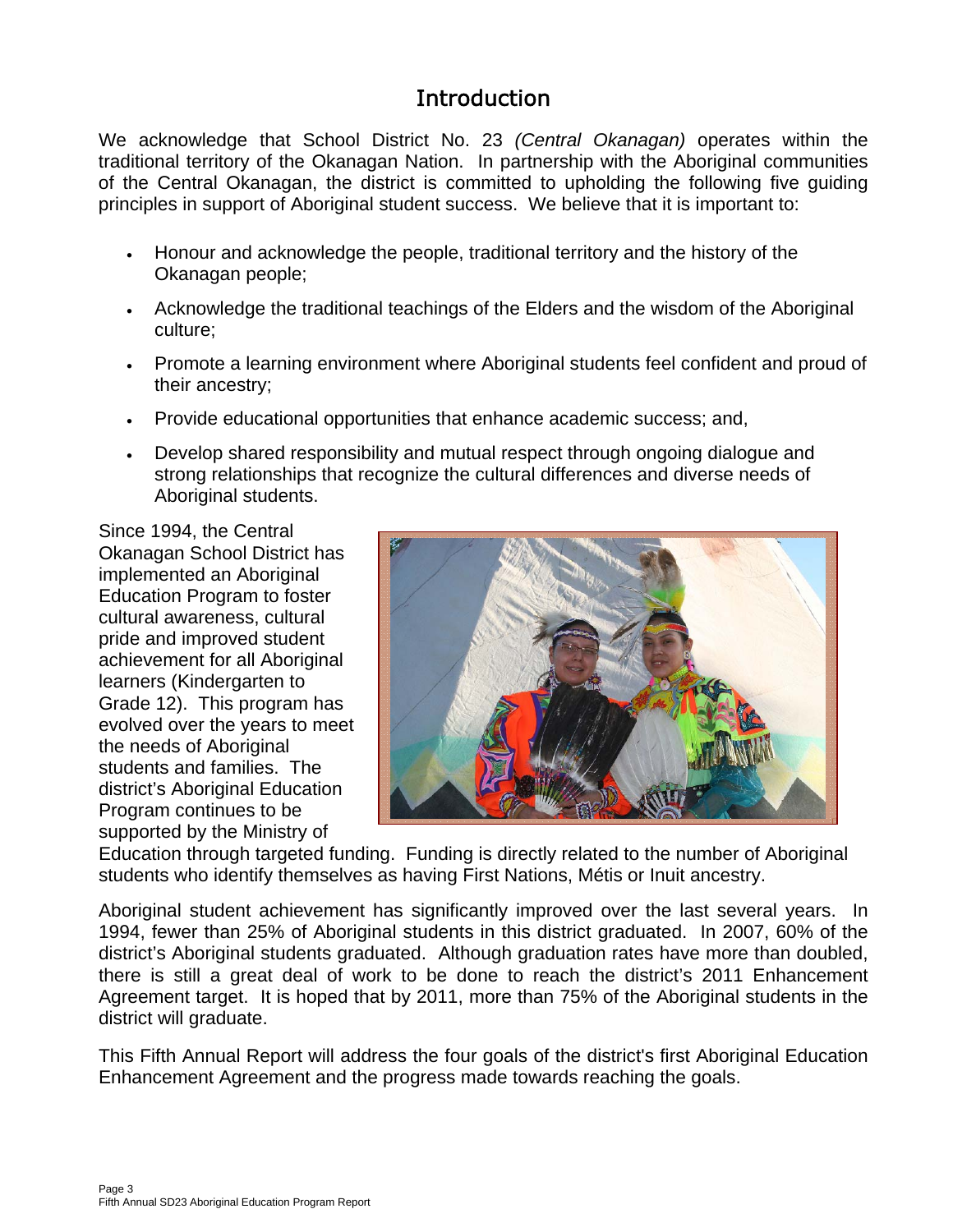# Aboriginal Education Committee

The District's Aboriginal Education Committee (AEC) was formed in 2002 and meets monthly to provide recommendations for program enhancements and budget expenditures.



"Since the signing of our Enhancement Agreement, as a committee, the Aboriginal Education Committee focussed on implementing the Enhancement goals by increasing tutorial and CEA support in order to have success rates continue to grow, the goals of enhancing cultural and language, physical activity, emotional support activities, and participation to give the students a sense of belonging and pride."

*Loretta Swite, AEC Chairperson and Council member for WFN* 

| <b>Westbank First Nation</b>              | Denise Clough, Loretta Swite                                                                                                                                                                                                                                                                                 |  |  |  |
|-------------------------------------------|--------------------------------------------------------------------------------------------------------------------------------------------------------------------------------------------------------------------------------------------------------------------------------------------------------------|--|--|--|
| Okanagan Indian Band                      | Peggy Joe (2007), Mollie Bono (2008), Kevin Ned (alternate)                                                                                                                                                                                                                                                  |  |  |  |
| <b>Okanagan Nation Alliance</b>           | Pauline Terbasket (2007) James Coble (2007/2008)                                                                                                                                                                                                                                                             |  |  |  |
| Ki-Low-Na Friendship Society              | Coreen Jenner, Edna Terbasket                                                                                                                                                                                                                                                                                |  |  |  |
| Kelowna Métis Association                 | Lyle Mueller                                                                                                                                                                                                                                                                                                 |  |  |  |
| Lake Country Native Association           | Ann Bell                                                                                                                                                                                                                                                                                                     |  |  |  |
| <b>Aboriginal Parents</b>                 | Sherry Landry-Braun, Tic Williams                                                                                                                                                                                                                                                                            |  |  |  |
| School District No. 23<br>Representatives | Wayne Horning (School Trustee)<br>Moyra Baxter (Alternate School Trustee representative)<br>Terry-Lee Beaudry (Director of Instruction, K-12)<br>Karen Chase (Cultural Facilitator)<br>Alice Gro (Teacher Coordinator of the Aboriginal Education Program)<br>John Simonson (Principal of CNB Middle School) |  |  |  |

## Aboriginal Parent and Family Education Council

#### **Mission Statement**

The Aboriginal Parent & Family Education Council (APFEC) will support, encourage and advance the quality of education provided as well as promote and enrich cultural awareness and identity within all our Aboriginal children in School District No. 23.

We will also provide an opportunity for communiction so that all parents will have a voice on issues relating to our Aboriginal children within the school system.



*Brian Moore, Aboriginal Parent and Family Education Council Chairperson* 

The APFEC Executive is comprised of the following members:

| Chairperson          | <b>Brian Moore</b> | --<br><b>Vice Chair</b><br>First | Marie James |
|----------------------|--------------------|----------------------------------|-------------|
| Vice Chair<br>Second | Michelle<br>Price  | Secretary                        | .vnn Moore  |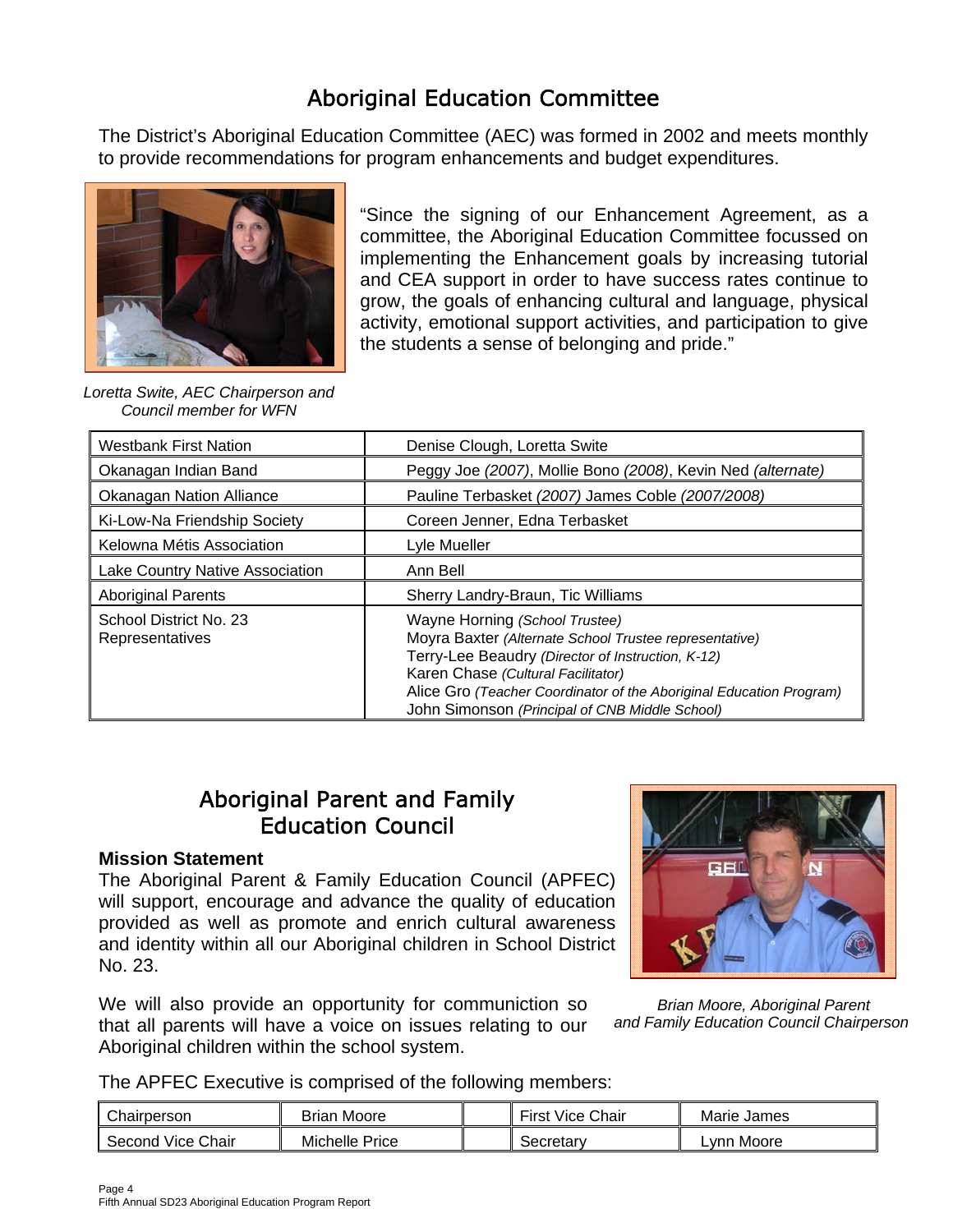# Goals of the Enhancement Agreement for School District No. 23

The following goals, reflecting the teachings of the Medicine Wheel, will continue to be implemented over the next four years to support the emotional, spiritual, physical and intellectual development of Aboriginal students in School District No. 23 (Central Okanagan).



*Due to implementation of the province's BCeSIS data warehousing program, baseline data was difficult to retrieve this year. A new district wide data warehousing program (that is compatible with BCeSIS) will be implemented during the 2008/2009 school year which will enable access to student performance data.* 

## Total Number & Percent of Students Identifying Themselves as Aboriginal

Over 1800 Aboriginal students self-identify each year. The district's Aboriginal students represent over 61 Bands and Nations from across Canada including status, non-status, Inuit, and Métis. Approximately 2.3% of all Aboriginal students (40 students) are from Okanagan Nation. Approximately 6% of all Aboriginal students (100 students) live on reserve.

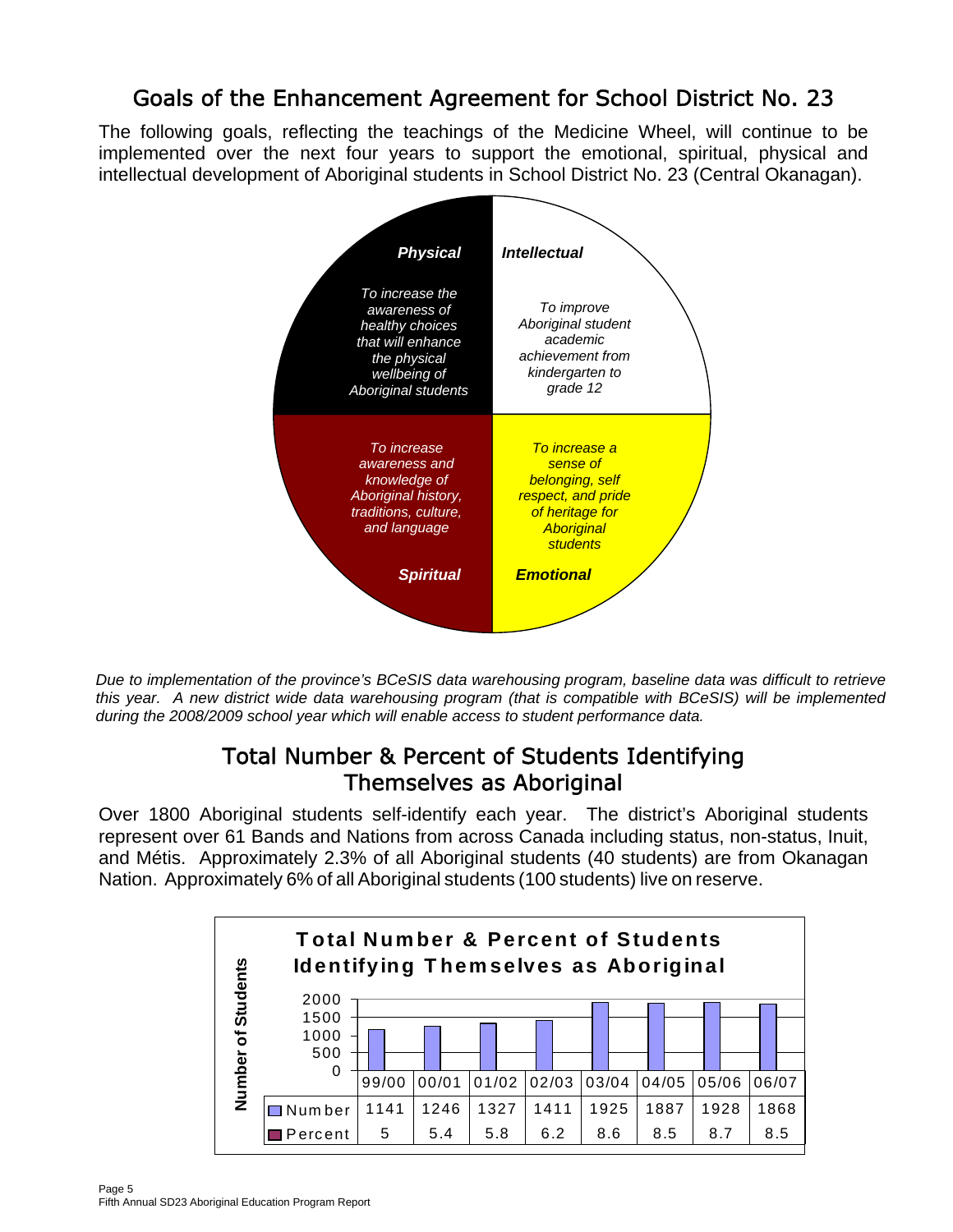# Emotional Goal

*To Increase a Sense of Belonging, Self Respect, and Pride of Heritage for Aboriginal Students* 

### **Rationale**

We believe that a student's sense of belonging is fundamental to their school success and overall well being. District data indicates that absences and tardiness are higher for Aboriginal students than the general student population in elementary, middle and secondary

schools. Therefore, we are committed to implementing initiatives that increase the Aboriginal students' sense of belonging, self respect, pride of heritage, and commitment to staying in school.

#### **Student Performance Indicators**

With the implementation of the district's new data warehousing program in 2008/2009, baseline data for attendance and suspension rates will be available at the end of the 2009 school year.



*Learning Exchange at UBCO* 

#### **Strategies and Structures**

New strategies and structures have been implemented to increase students' satisfaction and engagement within the school district.

These include:

- Aboriginal Student Gatherings (K 12)
- Leadership Training for Aboriginal students
- Okanagan Language Initiatives
- Aboriginal Art Installations in Schools
- Opening Ceremonies for various district and school events
- Gathering Room Displays of Honour Roll and Work Ethic Lists

*\* Detailed information is available on pages 17-20*



*Students at Kelowna Museum presentation*



*Grade 12 students at Silver Lake Gathering* 

(Feedback from students who attended various Gatherings was overwhelmingly positive.)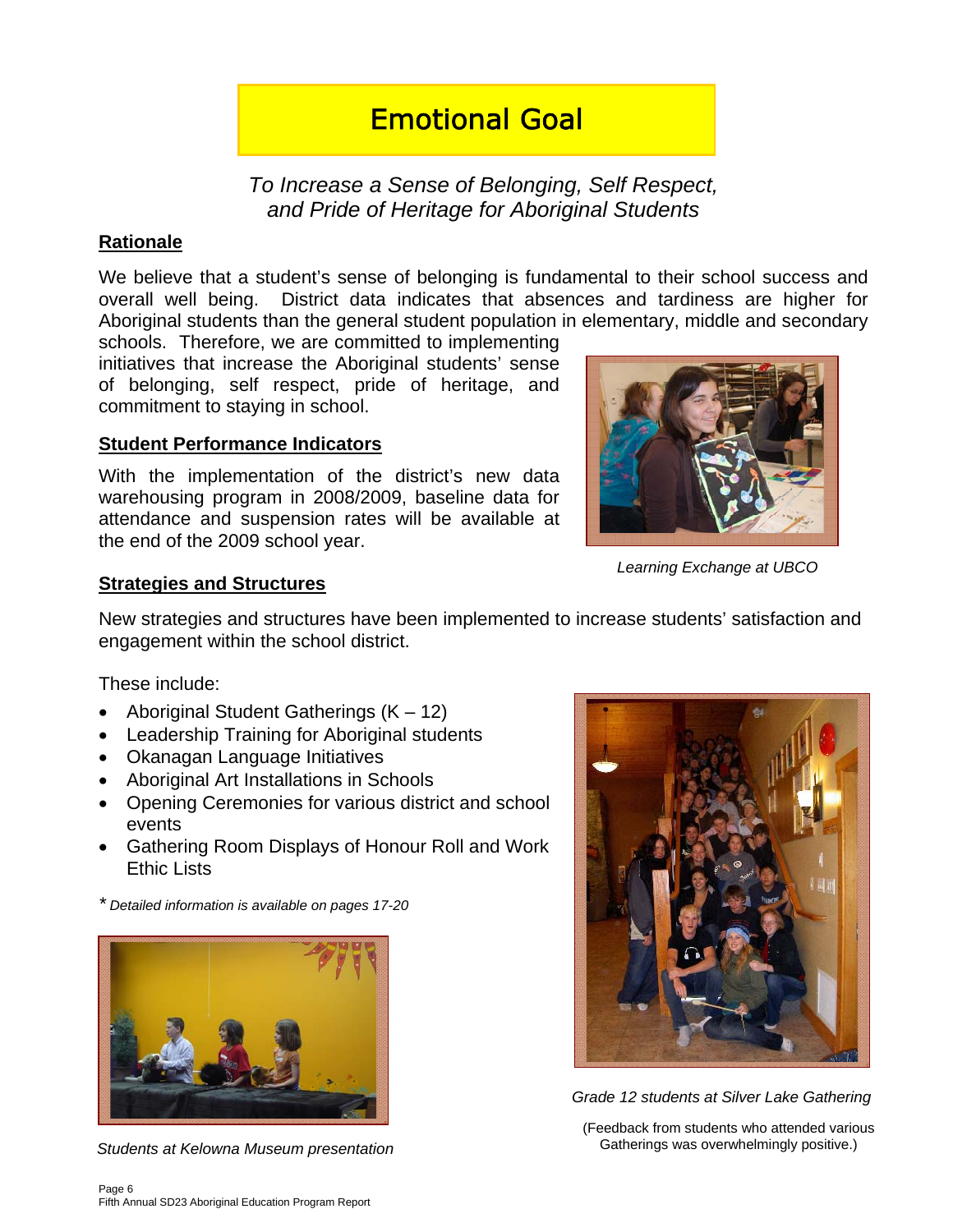# Spiritual Goal

## *To Increase Awareness and Knowledge of Aboriginal History, Traditions, Culture, and Language*

## **Rationale**

The teachings of Aboriginal history, tradition, culture and language is critical to ensuring that this knowledge will be passed on to future generations of Aboriginal people.

## **Student Performance Indicators**

**1. Increased Number of Aboriginal Students Enrolled in an Okanagan Language Program in Elementary, Middle and Secondary Schools** 

| <b>School Year</b> | # of Students |
|--------------------|---------------|
| 2006/2007          | 15            |
| 2007/2008          | 17            |

**2. Increased Number of Aboriginal Students Participating in School-based and District Activities** 



*Siya at Westbank First Nation* 

- The implementation of several new initiatives, including the Primary Gatherings and the Grade 12 Graduation Retreat, has increased the number of Aboriginal students participating in district events. Baseline data for Aboriginal students participating in school and district events will be collected in the 2008/2009 school year.
- **3. Increased Number of Aboriginal Students Successfully Completing BC First Nations Studies 12**

| <b>School Year</b> | # of Aboriginal Students | % Completed Course |  |  |
|--------------------|--------------------------|--------------------|--|--|
| 2006/2007          |                          | 100 %              |  |  |
| 2007/2008          | 29                       | 91%                |  |  |

**4. Increased number of Aboriginal students receiving school credit for participation in Aboriginal cultural activities** 



*Drum making workshop for graduation* 

- Four Aboriginal students were trained as Kelowna Art Gallery docents and were offered credit toward their graduation after presenting lessons on Okanagan History & Culture to 350 elementary students.
- An Okanagan language course at CNB Middle School was offered to grade 8 and grade 9 Aboriginal and non-Aboriginal students.
- The B.C. First Nations Studies 12 course was offered to grade 11 and grade 12 Aboriginal and non-Aboriginal senior secondary students at George Elliot Secondary, Kelowna Senior Secondary, Mount Boucherie Secondary, and Rutland Senior Secondary.

*\*For detailed information, please see appendix: "Initiatives to Support the Goals of the Enhancement Agreement" on pages 14-17*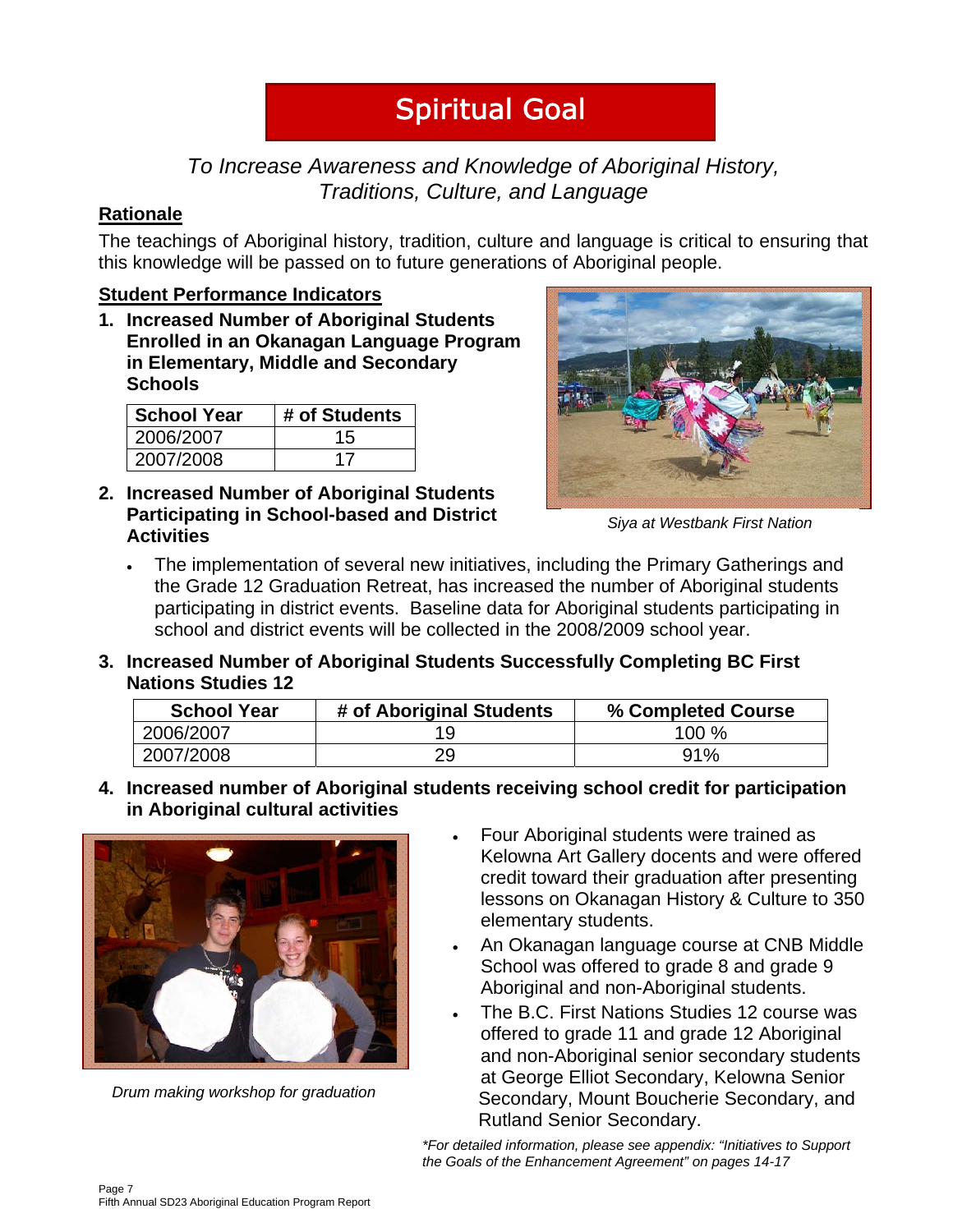# Physical Goal

## *To increase the Awareness of Healthy Choices That will Enhance the Physical Wellbeing of Aboriginal Students*

## **Rationale**

Students who make healthy choices and live healthy lifestyles can participate more fully in their learning.

## **Student Performance Indicators**

## **1. Increased Student Participation in Healthy Living**

The following activities were offered to Aboriginal students:

- World Class Hoop Dancer, Dallas Arcand, performed at the Grade 8 Gathering.
- Elementary student participation at the Apple Bowl and other community sporting activities was encouraged by the Advocates.
- Traditional dance classes were held at Constable Neil Bruce Middle School and Chief Tomat Elementary School.
- Ki-Low-Na Friendship Center organized a Wellness Fair for middle and secondary school students.
- Kayaking and hiking activities were part of the year-end Transition Gatherings.



*Family Gathering celebration at Chief Tomat* 

• Boys' drum group at Chief Tomat Elementary School encouraged traditional healthy lifestyles

## **2. Decreased Number of Students Hungry in School**

- Healthy breakfasts and snacks for Aboriginal students were provided through Community Link funds.
- Healthy snacks were offered to Aboriginal students at Homework Clubs.
- A Community Garden was planted, tended, and harvested by Glenrosa Middle School Aboriginal students on Westbank First Nation land.



*Boys' drum group at Chief Tomat*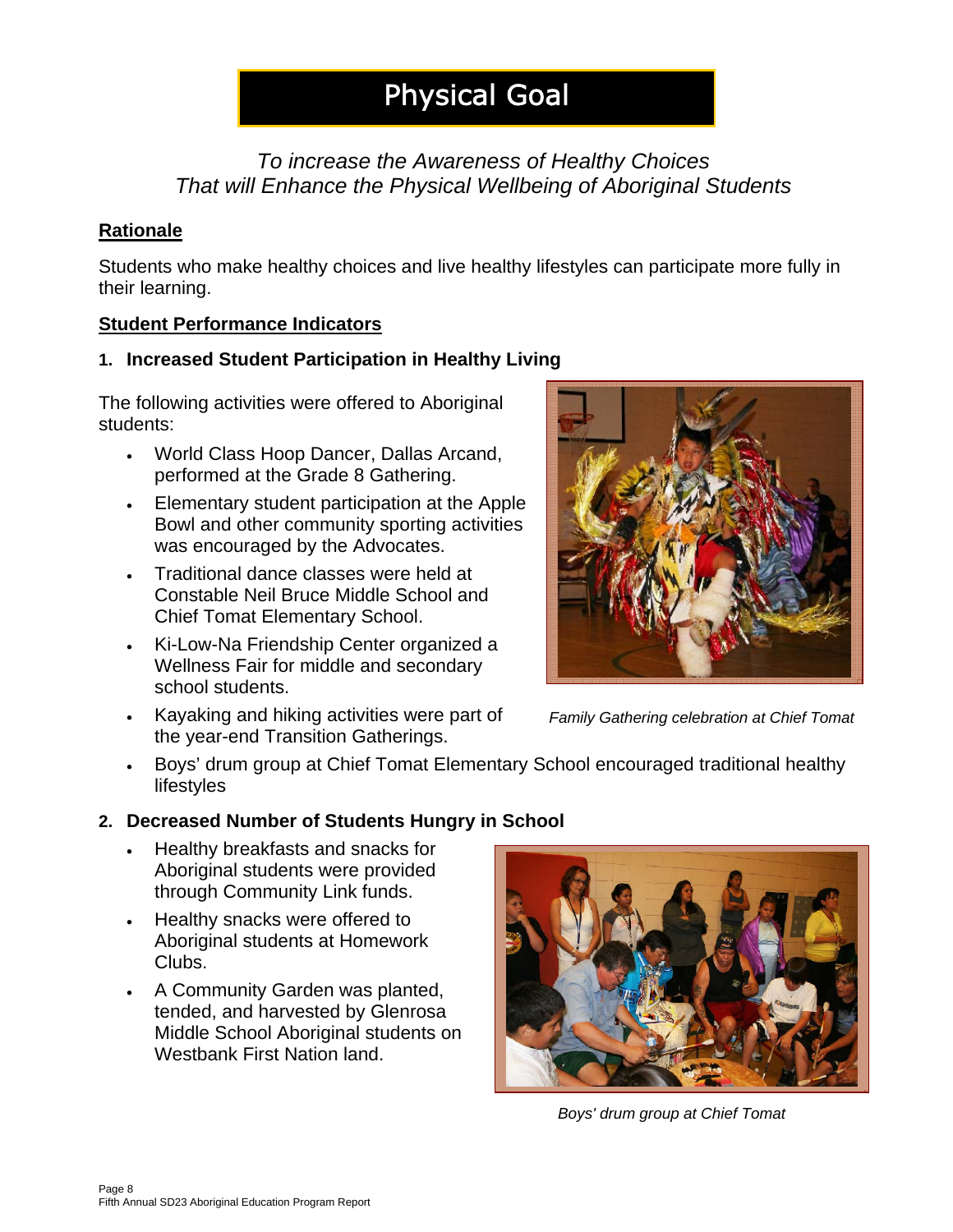# Intellectual Goal

## *To improve Aboriginal Student Academic Achievement (K-12)*

## **Rationale**

Current Aboriginal students' performance in academic areas indicates that the learning community needs to focus on improving the number of Aboriginal students meeting and/or exceeding grade level expectations in reading, writing, and numeracy. Improved student performance will lead to a greater number of Aboriginal students achieving Dogwood graduation.

#### **Early Literacy Intervention Screener Results**

The district has developed an Early Literacy Intervention Screener to identify primary students who are at risk. Once identified, intervention strategies are implemented to support the students at risk.

| Grade        | Total number of<br>Aboriginal students | Number of Aboriginal<br>students at risk | Percentage of Aboriginal<br>students at risk |
|--------------|----------------------------------------|------------------------------------------|----------------------------------------------|
| Kindergarten | 95                                     | 30                                       | 31%                                          |
| Grade 1      | 134                                    | 59                                       | 44%                                          |
| Grade 2      | 132                                    | 33                                       | 25%                                          |
| Grade 3      | 150                                    | 44                                       | 29%                                          |

#### **Student Performance Indicators**

**1. Increased Transition Rates from K - 12** 

*As indicated below, more Aboriginal students are staying in school and graduating. However, the focus will remain to successfully transition students from grade 10 to 11 and from grade 11 to 12.*



*The Six-Year Completion rate is the percent of grade 8 Aboriginal students who graduate with a Certificate of Graduation and is NOT the inverse of a "dropout rate" as students may graduate after the six-year period.* 

*The percent of Aboriginal students graduating has significantly increased over the past five years.* 

*More specifically, the recent improvement in the percent of male Aboriginal students graduating is most promising.*







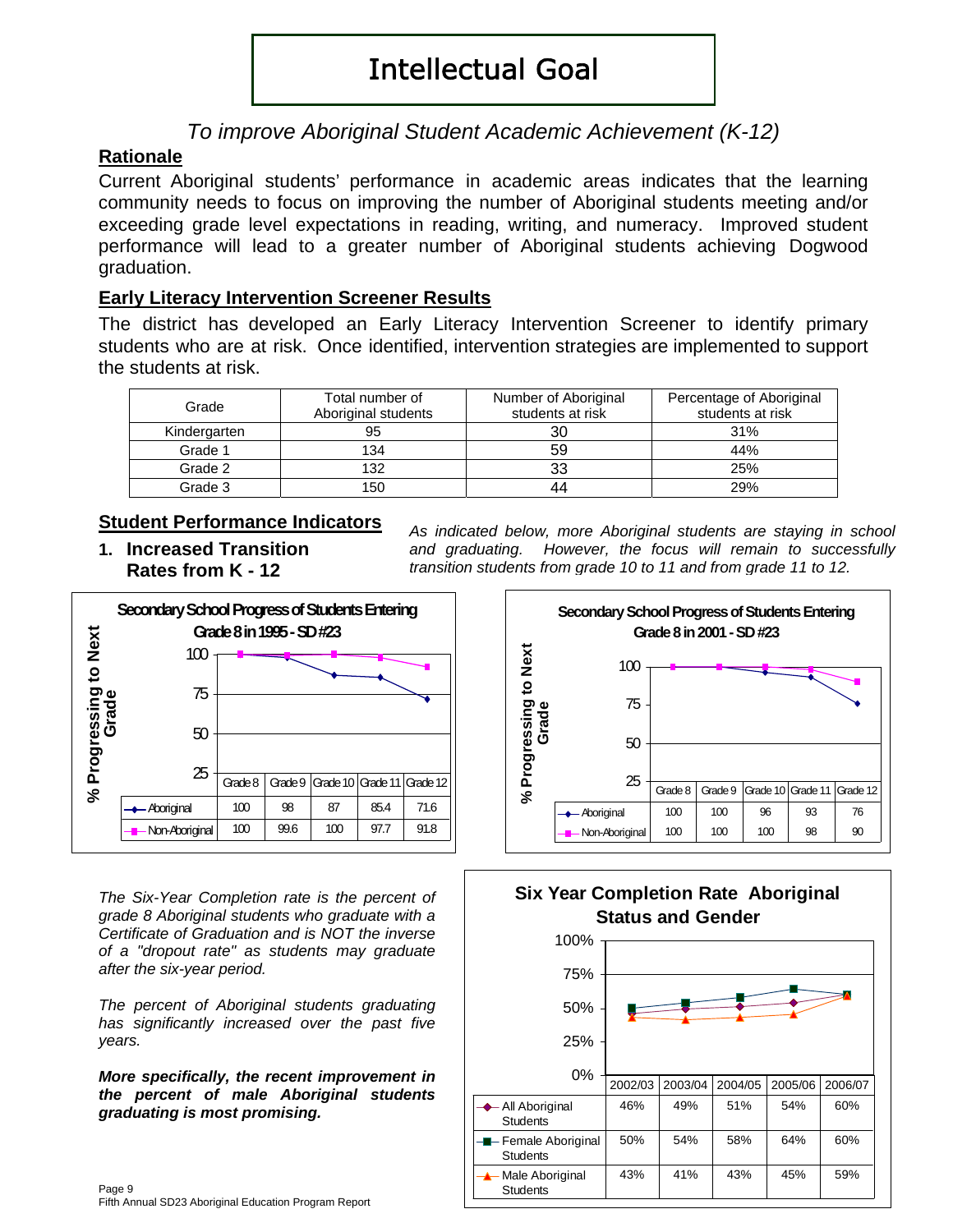### **2. Increased Number of K– 9 Students Fully Meeting/Exceeding Expectations in Reading, Writing, and Numeracy**



District Aboriginal Gr. 4 FSA Results Compared with District Non-Aboriginal FSA Results



*92% of grade 4 Aboriginal students participated in the 2006/2007 provincially mandated grade 4 FSA test. 2007/2008 data is not yet available. In the area of reading, grade 4 results have fluctuated over the past few years. Continued intervention is necessary to improve literacy skills.* 

#### District Aboriginal Results Compared with Provincial Aboriginal and Non-Aboriginal Results



*Although local grade 4 Aboriginal student achievement is well above the provincial average, the focus will remain on continued support to Aboriginal students not yet meeting grade level expectations.* 

*Advocates, teachers, and certified education assistants (CEAs) will continue to provide individualized support to enhance school success for Aboriginal learners at risk.* 

*Grade 4 Numeracy results are showing steady improvement over the past few years.* 



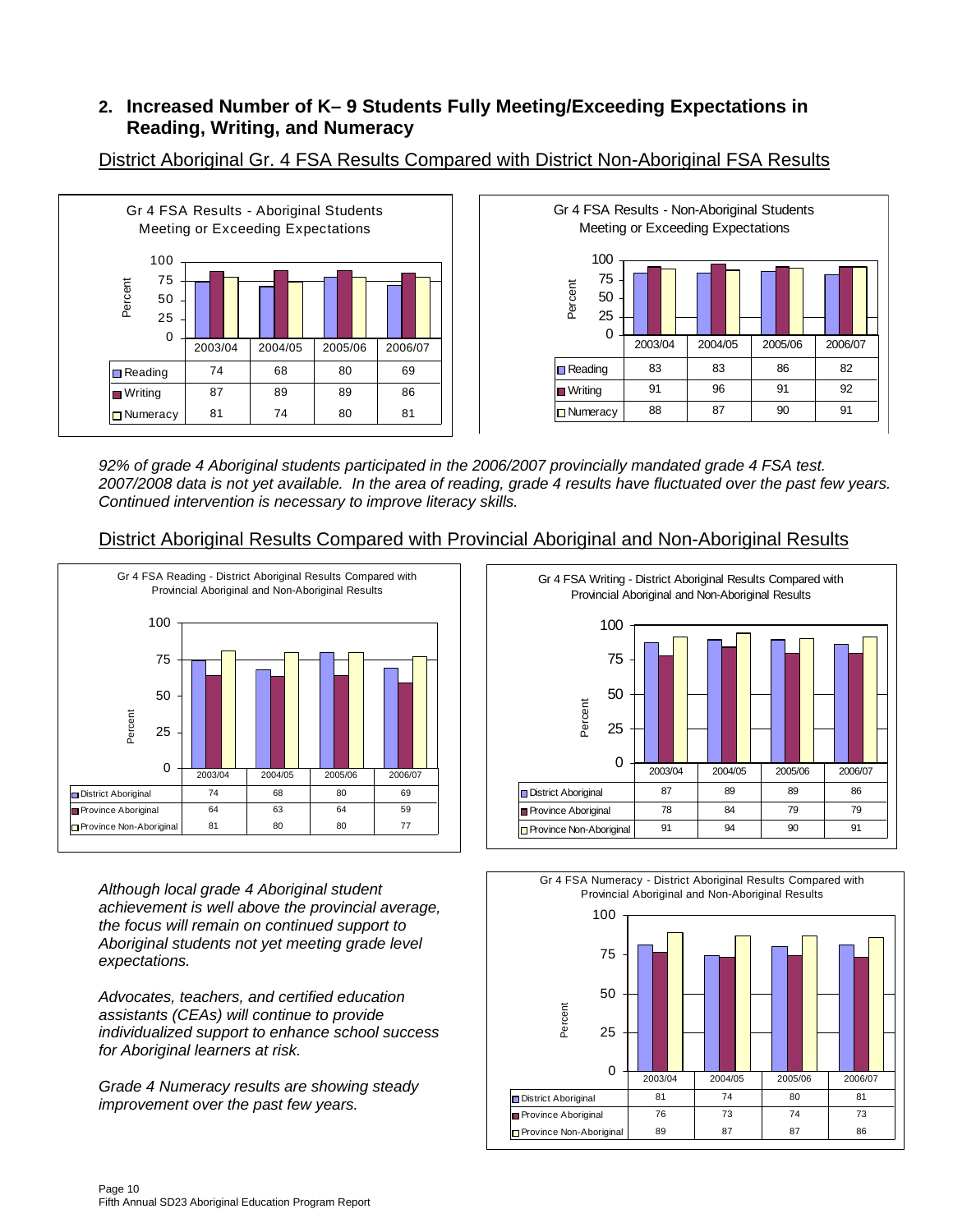## District Aboriginal Grade 7 FSA Results Compared with District Non-Aboriginal Results



*Results have indicated that continued intervention is required to improve literacy skills.* 

#### District Aboriginal Grade 7 FSA Results Compared with Provincial Aboriginal and Non-Aboriginal Results



*The district remains committed to further academic intervention to improve literacy and numeracy skills at the grade 7 level in order to prepare Aboriginal students for a successful transition to senior secondary school.* 

Gr 7 FSA Writing - District Aboriginal Results Compared with Provincial Aboriginal and Non-Aboriginal Results



Gr 7 FSA Numeracy - District Aboriginal Results Compared with Provincial Aboriginal and Non-Aboriginal Results

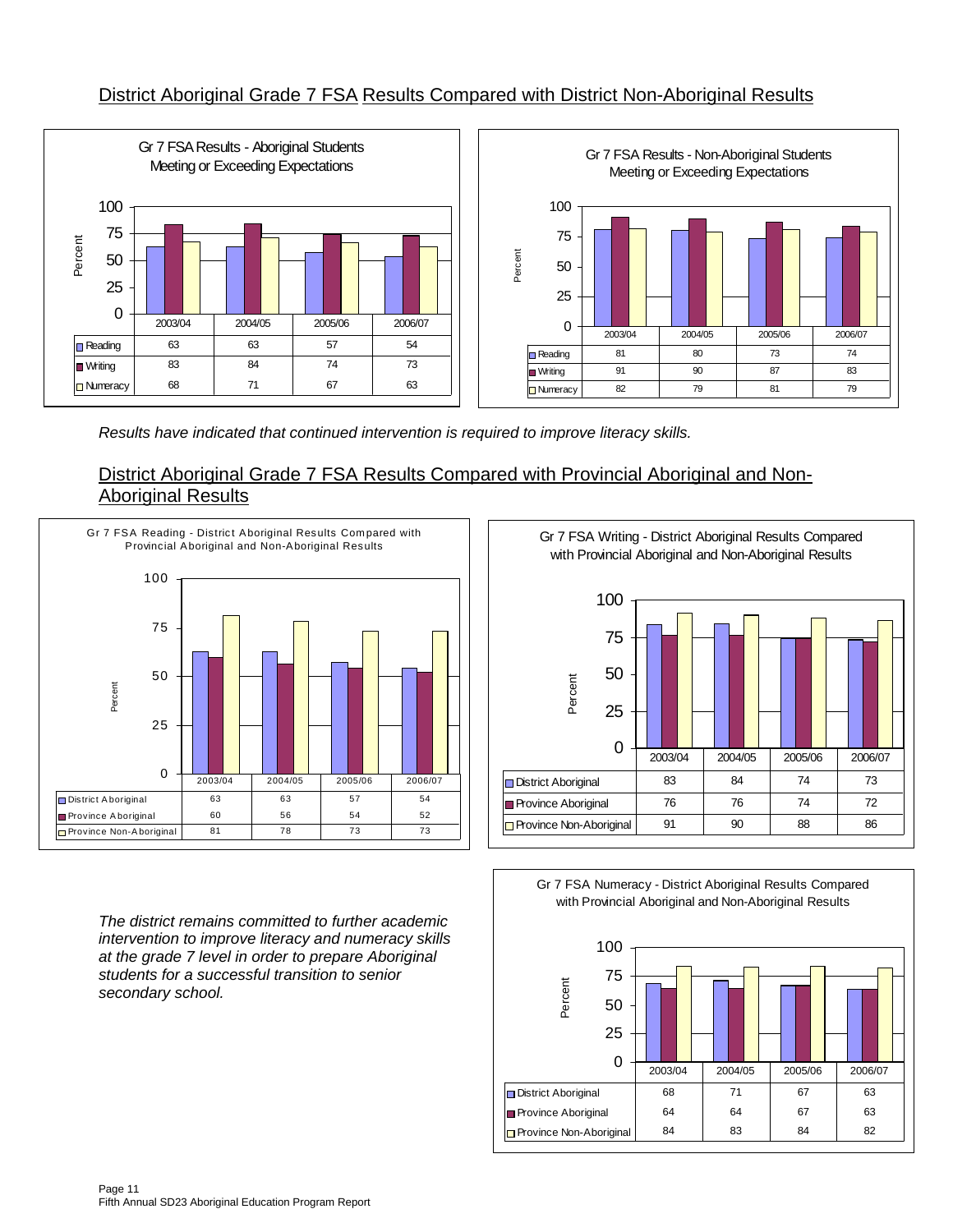## Course Options Leading to Graduation

The following graph shows the percent of Aboriginal and non-Aboriginal students passing Ministry mandated course work. Improving the grade level standing of Aboriginal students will continue to be a priority.

|                              | Aboriginal                | Non-Aboriginal            | Aboriginal                | Non-Aboriginal         |
|------------------------------|---------------------------|---------------------------|---------------------------|------------------------|
| Course                       | (Pass)<br>C-<br>or Better | (Pass)<br>C-<br>or Better | (Good)<br>C+<br>or Better | C+ (Good)<br>or Better |
| English 10                   | 89%                       | 98%                       | 53%                       | 75%                    |
| Principles of Math 10        | 92%                       | 96%                       | 35%                       | 60%                    |
| <b>Essentials of Math 10</b> | 92%                       | 95%                       | 34%                       | 45%                    |
| Applications of Math 10      | 84%                       | 96%                       | 16%                       | 37%                    |
| Science 10                   | 85%                       | 95%                       | 33%                       | 60%                    |
| Social Studies 10            | 94%                       | 98%                       | 51%                       | 68%                    |
| <b>BC First Nations 12</b>   | 91%                       | 96%                       | 41%                       | 46%                    |
| English 12                   | 99%                       | 99%                       | 55%                       | 73%                    |
| Communications 12            | 100%                      | 99%                       | 35%                       | 50%                    |

## **Strategies to Enhance Intellectual Performance**

#### Advocates

• The AEC voted to hire five additional Advocates to provide emotional, social and academic support to elementary students. With additional staffing, all of the Advocate caseloads were slightly reduced enabling more one-to-one time.

## Certified Education Assistants (CEAs) in Elementary and Middle Schools

• CEAs were staffed in each elementary and middle school to assist students not meeting expectations for their grade levels.

## Tutors in Secondary Schools

• A certified teacher was available during the school day in each secondary school to assist students with their assignments and exam preparations.

## **Additional Activities Provided to Support this Goal**

- Annual Education Fair
- Annual Career Fair
- Pro D for Teachers



Page 12 Fifth Annual SD23 Aboriginal Education Program Report *Elders at Aboriginal Graduation*



*Celebrating Aboriginal Graduation*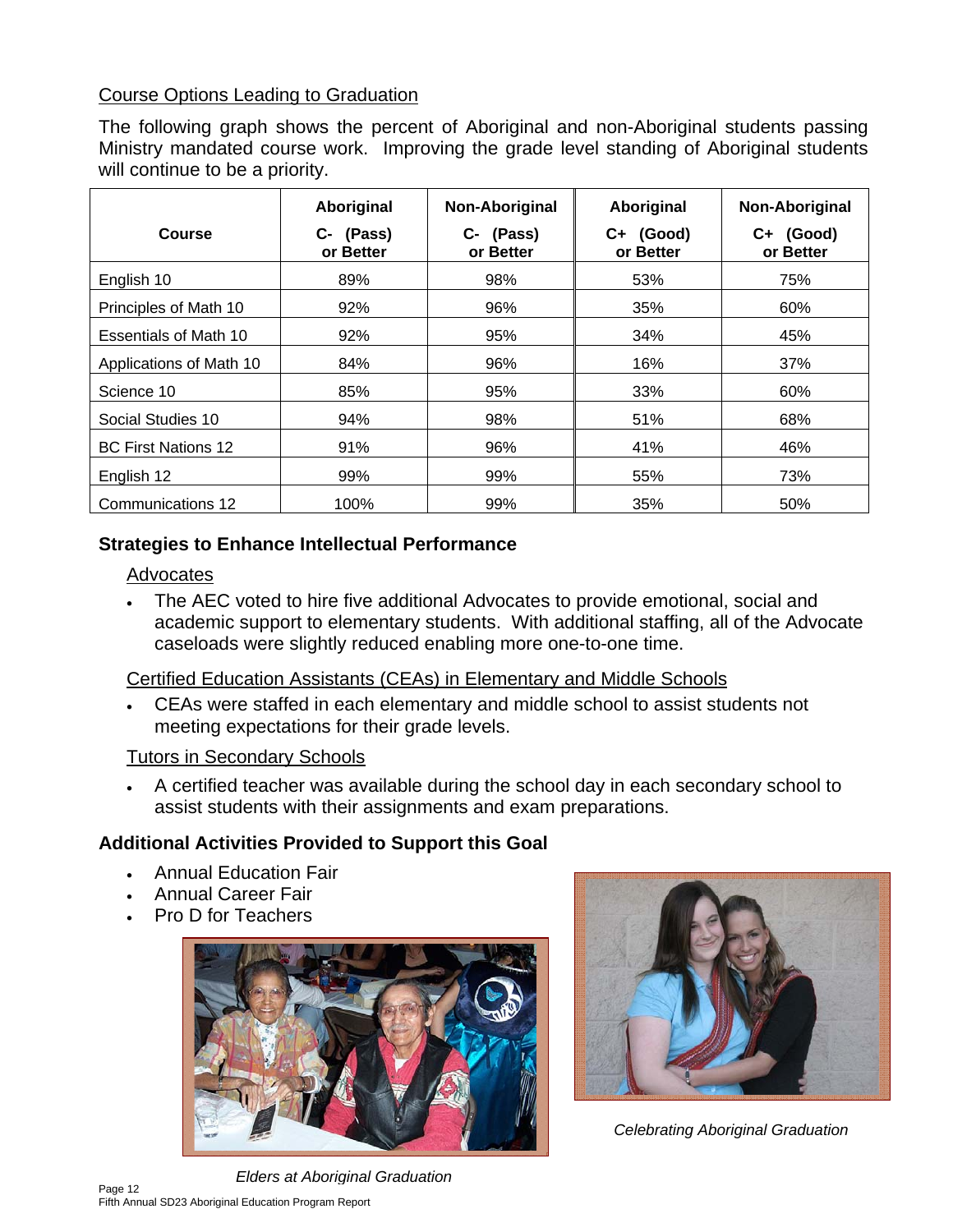## **Summary**

In November of 2007, the Ministry sent a Review Team to our district to assess our school district's educational programs and student achievement data. The District Review Team was very impressed with the work of the Central Okanagan School District to improve success for all students and believes that several of our district's initiatives are exemplary, including:

- an alignment between district priorities and actions for students in classrooms;
- the critical analysis of results and examination of the effect of actions taken;
- a commitment to continuous school improvement at the school level;
- the holistic philosophy of the Medicine Wheel embedded in the Aboriginal Education Enhancement Agreement; and,
- the breadth and depth of career opportunities available to students.

*(To review the entire District Review Report, please log on to our School District's Website: www.sd23.bc.ca)* 

More Aboriginal students are being successful in our schools; however, there is still work that needs to be done. Although we can celebrate the improvements in the district's Aboriginal student graduation rate, our focus remains on increasing the graduation rate. It is hoped that by 2011, 75% or more of our Aboriginal students will be graduating from School District No. 23.

In closing, it is important to recognize the professional contributions of Ms. Alice Gro who is retiring this year after serving as Teacher Coordinator of the Aboriginal Program for the past 18 years. Advocates and district staff often describe Ms. Gro as "incredibly organized, insightful, a real problem solver, and passionate about making a difference for Aboriginal learners." Ms. Gro is to be commended for her efforts to improve the district's Aboriginal graduation rate. School District No. 23 staff and the Aboriginal communities of the Okanagan recognized Ms. Gro's contributions to the district's Aboriginal Education Program at a special retirement celebration in June 2008.



In August 2008, School District No. 23 will welcome Mr. Jason Seright as the district's first Principal of Aboriginal Education. Mr. Seright will be based in the Central School location and will be responsible for implementing the district's Enhancement Agreement to enhance Aboriginal student success and increase the Aboriginal graduation rate.

*(See attached media announcement for more information. Appendix iii)* 

As we believe, it takes a community to raise a child; your thoughts and ideas on improving Aboriginal student success are always welcomed.

For further information or to add your suggestions, please contact:

Chairperson of the Aboriginal Education Committee: Loretta Swite, WFN Chairperson of the Aboriginal Parent and Family Education Council: Brian Moore Director of Instruction: Terry-Lee Beaudry

All correspondence can be sent to the School District Office at:

School District No. 23 (Central Okanagan) 940 Underhill Street Kelowna, BC V1X 5X7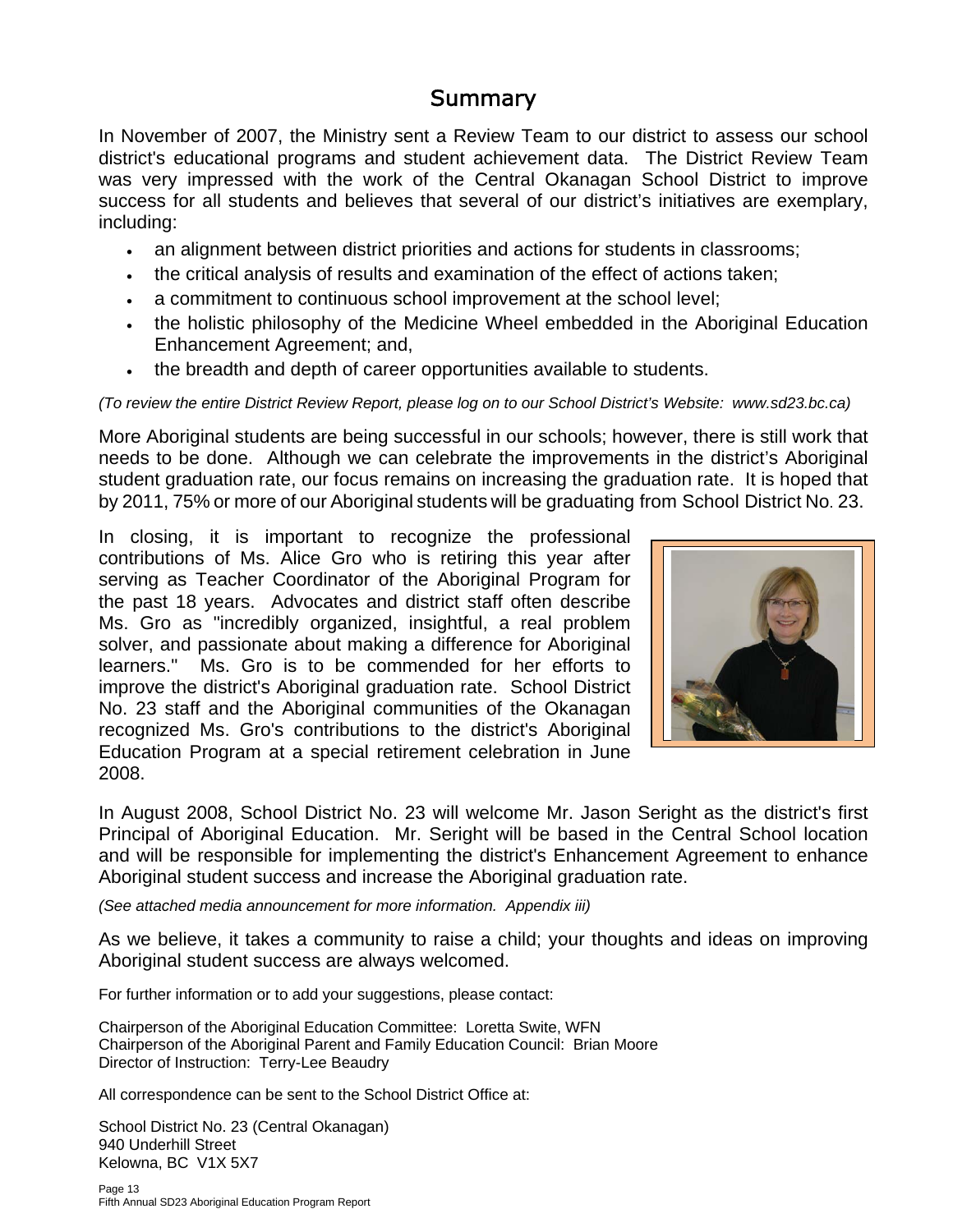# Appendices

# **Initiatives to Support the Goals of the Enhancement Agreement**

# **January – June 2007**

|           | <b>Initiatives/Events</b>                                             |                   | <b>Number of</b><br><b>Students</b> | <b>Emotional</b>             | <b>Spiritual</b> | <b>Physical</b> | Intellectual |
|-----------|-----------------------------------------------------------------------|-------------------|-------------------------------------|------------------------------|------------------|-----------------|--------------|
|           | Grade 8 Gathering - Dallas Arcand                                     | $\overline{\ast}$ | 100                                 | $\checkmark$                 | $\checkmark$     | $\checkmark$    |              |
| $\bullet$ | <b>Aboriginal Graduation Celebration</b>                              | $\overline{\ast}$ | 60                                  | $\checkmark$                 | $\checkmark$     | $\checkmark$    | $\checkmark$ |
| $\bullet$ | Siya celebration                                                      |                   | 120                                 | $\checkmark$                 | $\checkmark$     | $\checkmark$    | $\checkmark$ |
|           | Magic Flute (Opera performance)                                       | $\overline{\ast}$ | 85                                  | $\checkmark$                 | $\checkmark$     |                 | ✓            |
| $\bullet$ | "renegradepress.com" (TV pilot)                                       | $\overline{\ast}$ | 65                                  | $\checkmark$                 | $\checkmark$     | $\checkmark$    | $\checkmark$ |
| $\bullet$ | <b>UBCO Learning Exchange</b>                                         | $\overline{\ast}$ | $\overline{24}$                     | $\checkmark$                 | $\checkmark$     | $\checkmark$    | ✓            |
| $\bullet$ | Traditional dance classes - CNB                                       |                   | 8                                   | $\checkmark$                 | $\checkmark$     | $\checkmark$    | ✓            |
| $\bullet$ | Gathering room displays (honor roll/<br>work ethic)                   |                   | Data Not<br>Available               | $\checkmark$                 |                  |                 | ✓            |
| $\bullet$ | Advocate newsletters                                                  |                   |                                     | $\checkmark$                 |                  |                 | ✓            |
| $\bullet$ | Homework clubs<br>Emotional:                                          | $\,{}^*$          |                                     | $\checkmark$                 |                  | ✓               | ✓            |
| $\bullet$ | <b>Breakfast clubs</b><br>Sense of                                    | $\overline{\ast}$ |                                     | $\checkmark$                 |                  | $\checkmark$    | ✓            |
| $\bullet$ | Transition gatherings<br>Belonging                                    | $\ast$            |                                     | $\checkmark$                 | ✓                | ✓               | ✓            |
| $\bullet$ | <b>Education Fair</b>                                                 | $\overline{\ast}$ | 54                                  | $\checkmark$                 |                  |                 | ✓            |
| $\bullet$ | <b>Career Fair</b>                                                    | $\overline{\ast}$ | $\overline{95}$                     | $\checkmark$                 |                  |                 | ✓            |
| $\bullet$ | <b>Senior Secondary Tutoring</b>                                      | $\overline{\ast}$ | 100                                 | $\checkmark$                 |                  |                 | ✓            |
| $\bullet$ | <b>Certified Education Assistants Support</b>                         | $\overline{\ast}$ | 669                                 | $\checkmark$                 |                  |                 | $\checkmark$ |
| $\bullet$ | National Aboriginal Day celebration                                   | $\overline{\ast}$ | 45                                  | $\checkmark$                 | ✓                | ✓               | ✓            |
|           | <b>Classroom Presentations</b>                                        |                   |                                     |                              |                  |                 |              |
|           |                                                                       |                   | 330                                 | $\checkmark$                 | ✓                |                 | ✓            |
|           | Artstart-Anastasia Hendry (11 classes)<br>Kelowna Museum (44 classes) |                   | 1139                                | $\checkmark$                 | $\checkmark$     | $\checkmark$    | $\checkmark$ |
|           | 189 classroom presentations                                           |                   | 5932                                | $\checkmark$                 | $\checkmark$     |                 |              |
|           | including Honors History, First                                       |                   |                                     |                              |                  |                 |              |
|           | Nations 12, Okanagan Language                                         |                   |                                     |                              |                  |                 |              |
|           |                                                                       |                   |                                     |                              |                  |                 |              |
|           | <b>Whole School presentations</b>                                     |                   |                                     |                              |                  |                 |              |
|           | Hoop Dancer-Dallas Arcand (6 schools)                                 |                   | 1500                                | $\checkmark$                 | ✓                | $\checkmark$    |              |
|           | <b>CNB Middle School art installation</b>                             |                   | $\overline{741}$                    | $\checkmark$                 | $\checkmark$     |                 | $\checkmark$ |
|           |                                                                       |                   |                                     |                              |                  |                 |              |
|           | <b>Community Collaborations</b>                                       |                   |                                     |                              | $\checkmark$     | $\checkmark$    |              |
|           | <b>Toastmasters for Teens</b>                                         |                   | $\overline{18}$                     | $\checkmark$<br>$\checkmark$ |                  | ✓               | ✓<br>✓       |
|           | Opening ceremonies                                                    |                   | Data Not                            |                              | ✓                |                 |              |
|           | Social Justice Conferences, such as,                                  |                   | Available                           |                              |                  |                 |              |
|           | SCOPE, FIT, CRASH                                                     |                   | Data Not                            | $\checkmark$                 | ✓                | ✓               |              |
| $\bullet$ | <b>Opening Ceremony - Community</b>                                   |                   | Available                           |                              |                  |                 |              |
|           | Theatre "Magic Flute" Opera                                           |                   |                                     |                              |                  |                 |              |

Ã *Initiative exclusive to Aboriginal student*s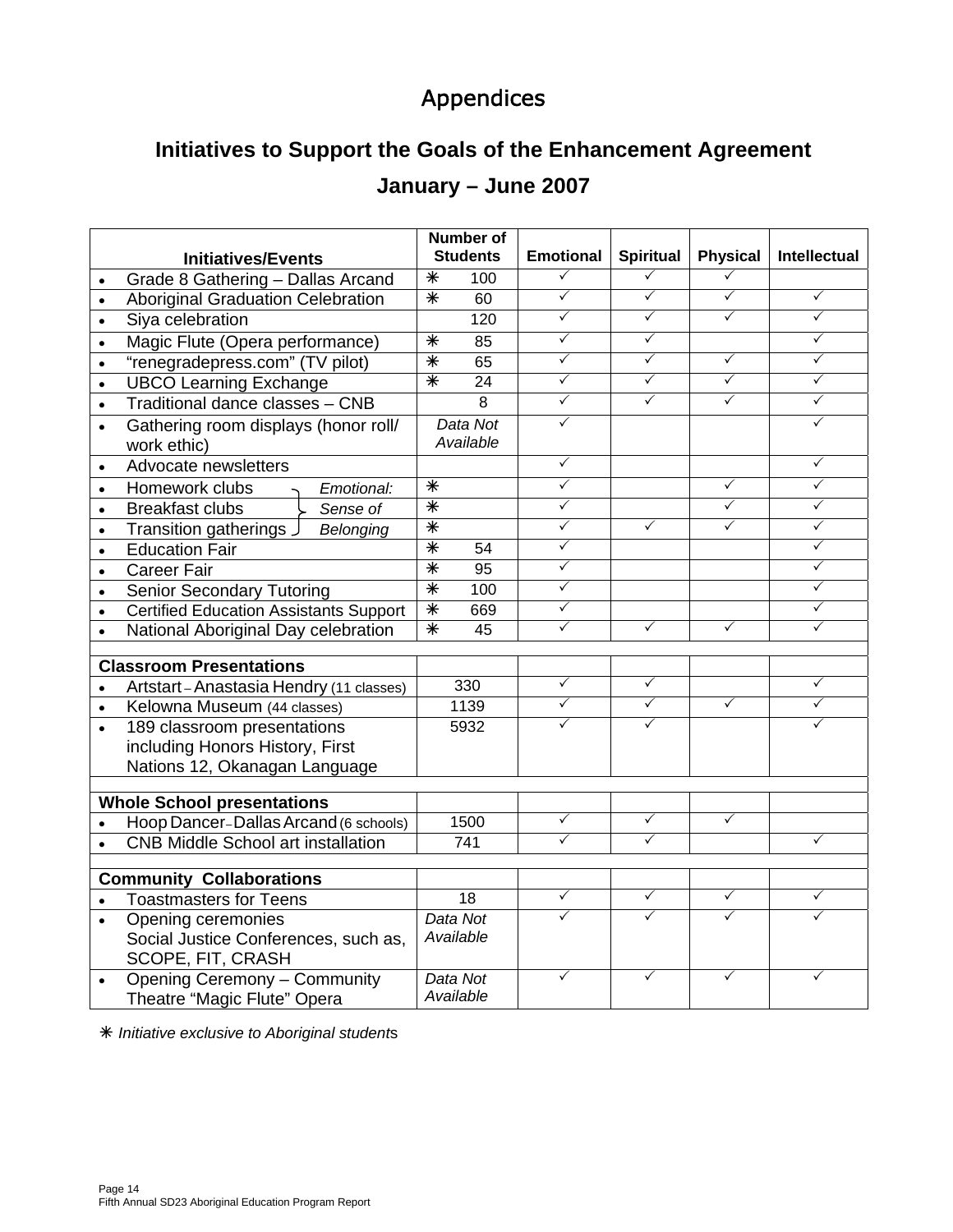# **Initiatives to Support the Goals of the Enhancement Agreement**

|           |                                            |                   | <b>Number of</b> |                  |                  |                                                  |              |
|-----------|--------------------------------------------|-------------------|------------------|------------------|------------------|--------------------------------------------------|--------------|
|           | <b>Initiatives/Events</b>                  |                   | <b>Students</b>  | <b>Emotional</b> | <b>Spiritual</b> | <b>Physical</b>                                  | Intellectual |
|           | Grade 12 Retreat                           | $\ast$            | 35               | ✓                | ✓                |                                                  | ✓            |
| $\bullet$ | Docent training                            | $\overline{\ast}$ | $\overline{4}$   | $\checkmark$     | $\checkmark$     | $\checkmark$                                     | $\checkmark$ |
| $\bullet$ | Grade 7 Gathering                          | $\overline{\ast}$ | 95               | $\checkmark$     | ✓                |                                                  | $\checkmark$ |
| $\bullet$ | <b>Primary Gatherings</b>                  | $\overline{\ast}$ | 210              | $\checkmark$     | $\checkmark$     | ✓                                                | $\checkmark$ |
| $\bullet$ | <b>Transition Gatherings</b>               | $\overline{\ast}$ |                  | $\checkmark$     | $\checkmark$     |                                                  | $\checkmark$ |
| $\bullet$ | Aboriginal Graduation celebration          | $\,{}^*$          | 65               | $\checkmark$     | $\checkmark$     |                                                  | $\checkmark$ |
| $\bullet$ | Grade 8 Gathering - Kinnie Starr           | $\ast$            | 82               | $\checkmark$     | $\checkmark$     | ✓                                                | $\checkmark$ |
| $\bullet$ | Springvalley Middle School carving         | $\overline{\ast}$ | 18               | $\checkmark$     | $\checkmark$     | ✓                                                | $\checkmark$ |
|           | class                                      |                   |                  |                  |                  |                                                  |              |
| $\bullet$ | <b>Traditional drum class Chief Tomat</b>  | $\ast$            | 10               | $\checkmark$     | $\checkmark$     | $\checkmark$                                     |              |
| $\bullet$ | <b>Traditional dance class Chief Tomat</b> | $\ast$            | 13               | $\checkmark$     | $\checkmark$     | ✓                                                |              |
|           | Kayaking/Ethnobotany Transition            |                   | 18               | ✓                | ✓                |                                                  | ✓            |
|           | Gathering                                  |                   |                  |                  |                  |                                                  |              |
|           | <b>Classroom Presentations</b>             |                   |                  | ✓                | ✓                |                                                  | ✓            |
|           | 192 classroom presentations,               |                   | 6613             |                  |                  |                                                  |              |
|           | including:                                 |                   |                  |                  |                  | Classroom presentations were provided (on a      |              |
|           | Okanagan language classes                  |                   |                  |                  |                  | cost share basis with the schools) to enrich the |              |
|           | <b>Residential School presentations</b>    |                   |                  | curriculum.      |                  |                                                  |              |
|           | Wood carving classes - CNB Middle          |                   |                  |                  |                  |                                                  |              |
|           | School                                     |                   |                  |                  |                  |                                                  |              |
|           | <b>First Nations 12 classes</b>            |                   |                  |                  |                  |                                                  |              |
|           | Soapstone carving                          |                   |                  |                  |                  |                                                  |              |
|           | Anastasia Hendry (Haida)                   |                   |                  |                  |                  |                                                  |              |
| $\bullet$ | Kelowna Museum (44 classes)                |                   | 1139             | ✓                | $\checkmark$     | ✓                                                | ✓            |
|           |                                            |                   |                  |                  |                  |                                                  |              |
|           | <b>Whole School Presentations</b>          |                   |                  | ✓                | ✓                | ✓                                                | ✓            |
| $\bullet$ | <b>MBSS Grand Opening celebration</b>      |                   | Data Not         |                  |                  | These presentations provided the entire school,  |              |
| $\bullet$ | Marion Hunt Doig presentations             |                   | Available        |                  |                  | or portions of the school, with an experience in |              |
| $\bullet$ | Chief Tomat Family Fun Night               |                   |                  |                  |                  | Aboriginal history and culture through art,      |              |
| $\bullet$ | Springvalley Middle School art             |                   |                  |                  |                  | drama, ceremony, and storytelling.               |              |
|           | project                                    |                   |                  |                  |                  |                                                  |              |
| $\bullet$ | Awareness Day at Peter Greer               |                   |                  |                  |                  |                                                  |              |
|           | Elementary                                 |                   |                  |                  |                  |                                                  |              |
|           | <b>Community Collaborations</b>            |                   |                  |                  |                  |                                                  |              |
|           | <b>Lake Country Powwow</b>                 |                   | 80               | $\checkmark$     | $\checkmark$     | ✓                                                | $\checkmark$ |
|           | <b>Opening Ceremonies:</b>                 |                   | Data Not         | $\checkmark$     | ✓                |                                                  |              |
|           | FIT, SCOPE, Harmony Day,                   |                   | Available        |                  |                  |                                                  |              |
|           | Pearson Road Elementary Art Show           |                   |                  |                  |                  |                                                  |              |
| $\bullet$ | <b>UBCO Learning Exchange</b>              | $\ast$            | 24               | $\checkmark$     | $\checkmark$     | $\checkmark$                                     | $\checkmark$ |
| $\bullet$ | <b>Education Fair</b>                      | $\overline{\ast}$ | 60               | $\checkmark$     |                  |                                                  | ✓            |
| $\bullet$ | <b>UBCO Career Fair</b>                    | $\ast$            | 100              | $\checkmark$     | $\checkmark$     | ✓                                                | ✓            |
| $\bullet$ | Ki-Low-Na Wellness Fair                    | $\frac{}{\ast}$   | 35               | $\checkmark$     | $\checkmark$     | $\checkmark$                                     | $\checkmark$ |
|           | "Go Green Go Clean"-Sensisyusten           | $\ast$            | 24               | $\checkmark$     | $\checkmark$     | ✓                                                |              |
| $\bullet$ | Siya celebration                           |                   | 80               | $\checkmark$     | $\checkmark$     | ✓                                                | $\checkmark$ |
| $\bullet$ | Sensisyusten resource sharing              |                   |                  |                  |                  |                                                  | $\checkmark$ |
|           | <b>Toastmasters for Teens</b>              |                   | 12               | $\checkmark$     | $\checkmark$     | ✓                                                | $\checkmark$ |

# **September 2007 – June 2008**

Ã *Initiative exclusive to Aboriginal student*s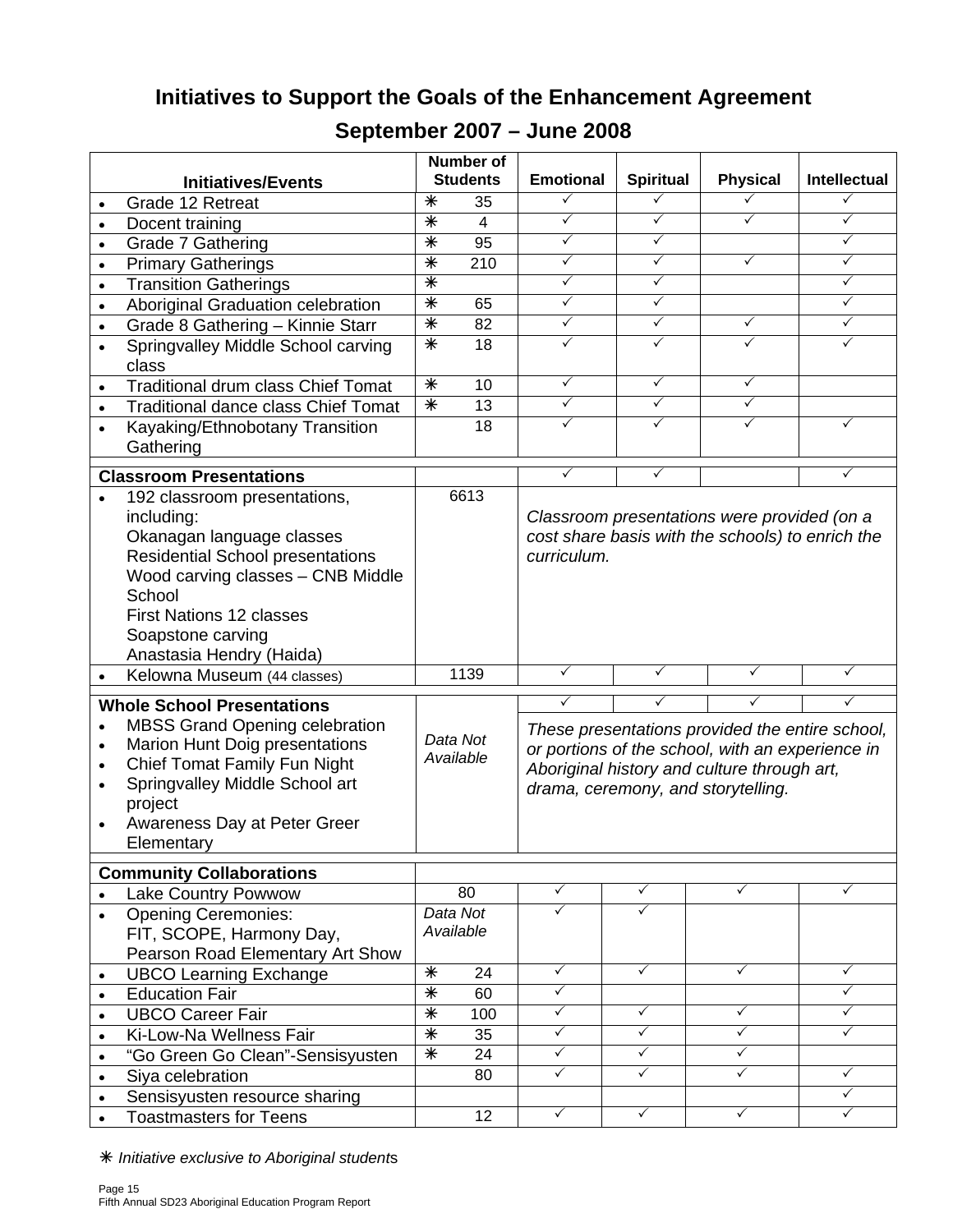#### **NEW INITIATIVES:**

#### **Cost sharing**

In the fall of 2007, the Cultural Program began cost sharing cultural events with schools. This allowed for a greater number of cultural presentations to be planned throughout the district. Schools have been supportive of the new cost sharing arrangement.

#### **Leadership Training**

A special project in Leadership Training began with Toastmasters for Teens which was open to middle and secondary Aboriginal students. Ten sessions were held in the spring of 2007 and a further ten sessions were held in the fall of 2007. Members of the Kelowna's Toastmaster's Club donated their time to facilitate these after-school sessions.

In the fall of 2007, the Kelowna Art Gallery, in collaboration with School District No. 23's Aboriginal Education Department, began the first Aboriginal Youth Pilot Project. This program was an extension of the "In the Spirit of N'ha-a-itk (Ogopogo)" education bundles, created in 2006, and was designed as a peer learning program. It was also an opportunity for Aboriginal students to gain confidence in sharing their culture with other students while learning skills in public speaking and presenting.

#### Student comments:

*"Truth be told, I knew little or nothing about my own culture before becoming a part of the program. It has been a great learning experience for me."* 

*"I think this project was an excellent way to share our culture, while at the same time addressing the importance of its preservation."* 

#### **Okanagan Language Initiatives**

To enhance the Okanagan language instruction in School District No. 23, two instructors were hired and sent to the Paul Creek Language School in the summer of 2007. In the fall of 2007, an Okanagan Language Symposium was organized by the Cultural Department. With funding from the Okanagan Mainline Regional Aboriginal Education Committee, the symposium brought together language teachers, local community educators, elders, academics, linguists and others to gather and dialogue with one another about the future of the Okanagan language.

During the 2007/2008 school year, School District No. 23 offered one class of Okanagan language at Constable Neil Bruce Middle School.

#### **Art Installations**

Much work was done in our school district to provide a visible presence of the First Nations' People of this territory. The Cultural Department facilitated the following art installations to celebrate the partnership between School District No. 23 and the Aboriginal community:

At Constable Neil Bruce Middle School, a ceremonial installation of the Okanagan art work and logo for the school, created by Nsyilxcen Okanagan artist, Will Swite, was held with the entire school in attendance.

At Springvalley Middle School, a special collection of five handcarved paddles, created by Okanagan elder, Gordon Marchand, was unveiled at the school. Training Aboriginal students to carve was also part of the project. A celebration to highlight Gordon Marchand's and the students' art work was held in June 2008.

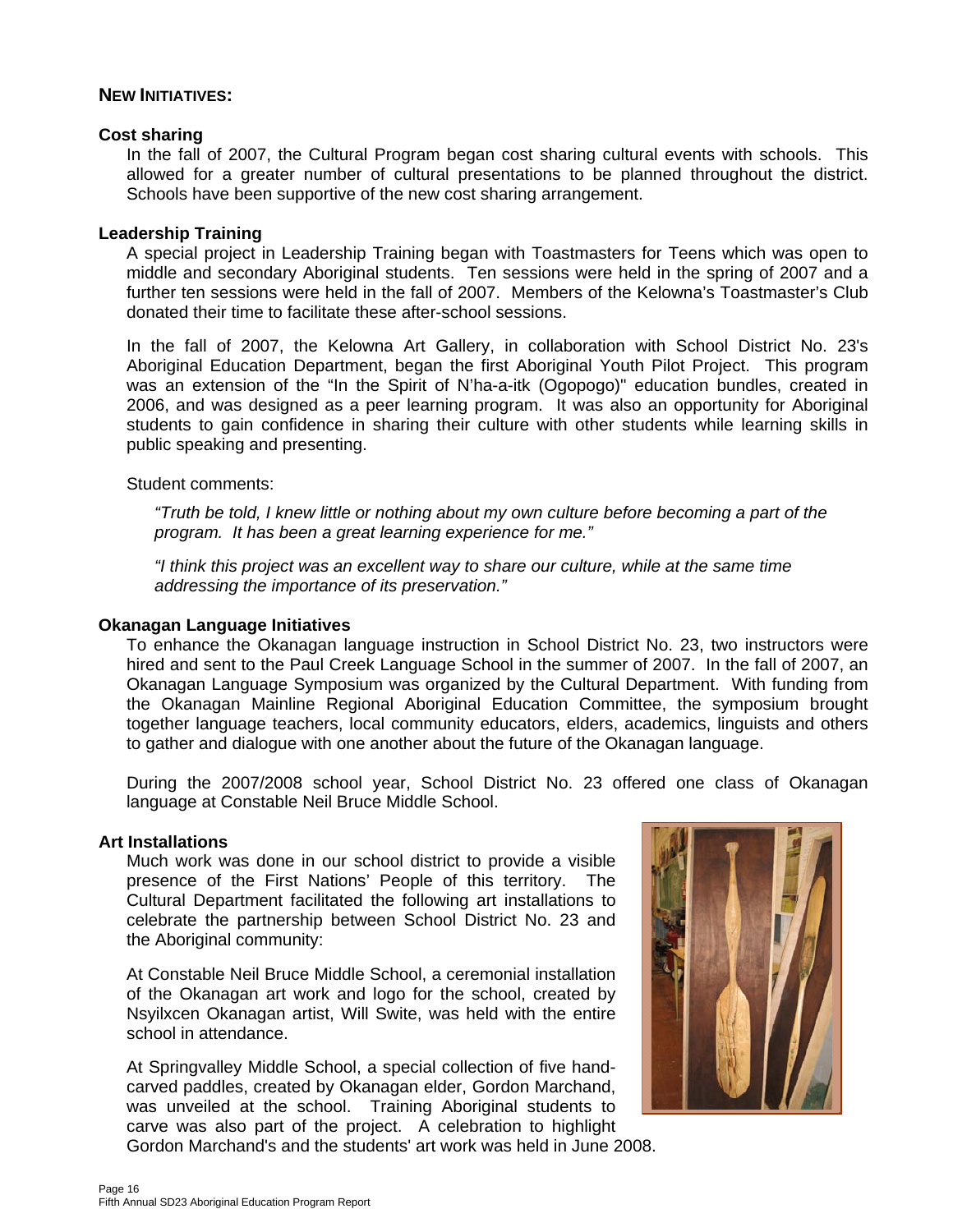#### **STAFF DEVELOPMENT**

A number of professional development opportunities to support all teachers and support staff were provided including the following:

#### Ethnobotany:

A workshop was held at the teachers' August 2007 inservice to support Shared Learnings.

#### Drum Making and Language Presentations:

These workshops were offered to Advocates on the October 2007 professional development day.

#### Certified Education Assistants (CEA) Workshop:

In October 2007, CEAs were invited to a workshop (provided by BCTF) on "Aboriginal History in B.C."

#### Read Naturally In-service:

CEAs and Advocates were invited to attend a Read Naturally In-service in November 2007.

#### FNESC Conference:

A workshop was presented on our district's Enhancement Agreement to Provincial Conference participants in November 2007.

#### Support Workers Conference:

A regional conference, funded by the Okanagan Mainline Regional Aboriginal Committee, was organized and hosted by School District No. 23 in March 2008.

#### First Peoples English 12:

This workshop was offered by the Ministry of Education in April 2008 to introduce senior secondary English teachers to the newly created course. First Peoples English 12 will be offered at Kelowna Secondary School and Mount Boucherie Secondary School in September 2008.



*Chief Tomat Cultural Gathering*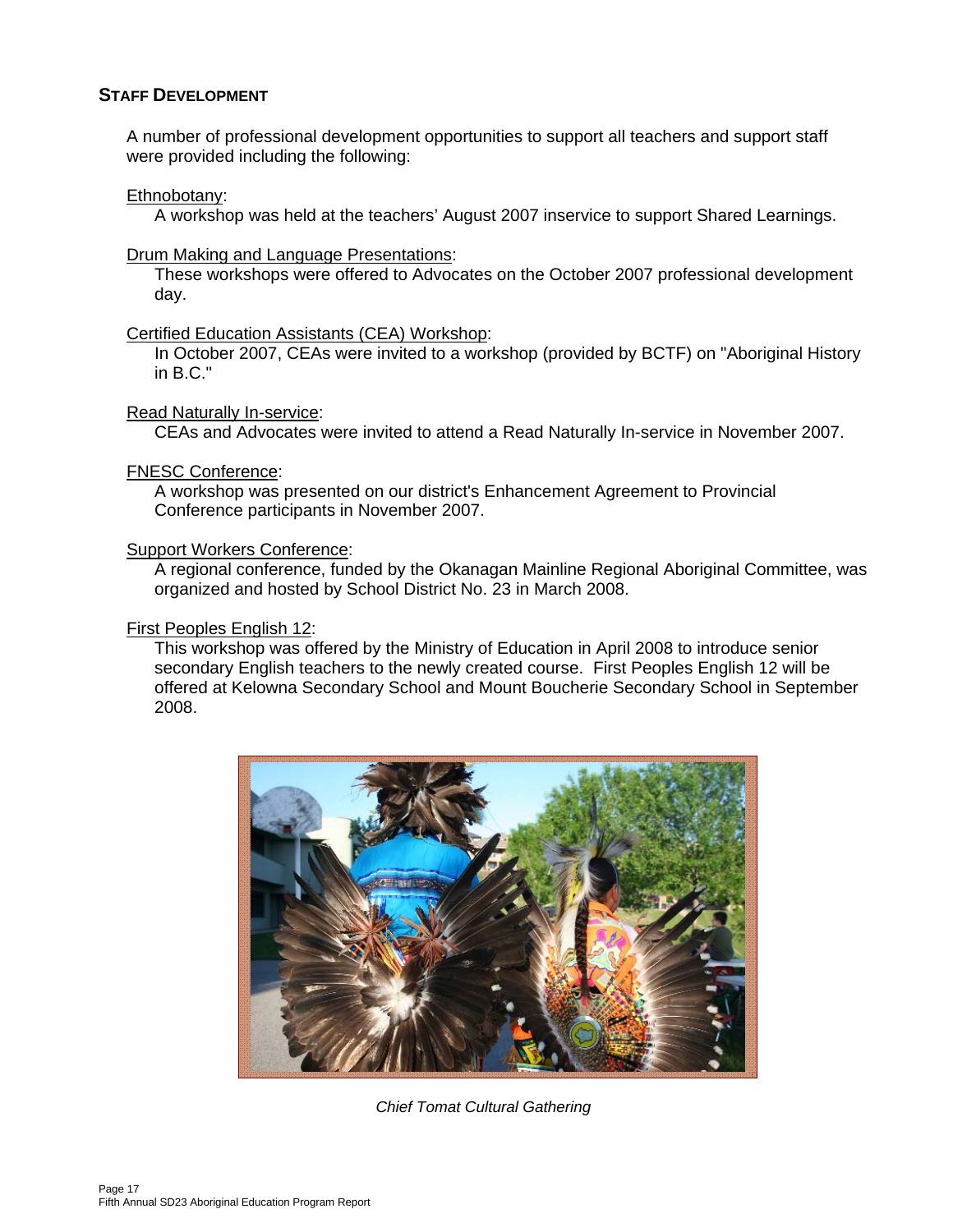# **School District # 23 (Central Okanagan) 2006-2007 Aboriginal Funding and Expenses**

| <b>Funding</b>                                              | 2006-07    |                             |             |
|-------------------------------------------------------------|------------|-----------------------------|-------------|
|                                                             | <b>FTE</b> | Funding/FTE                 |             |
| <b>Total FTE</b>                                            | 1,676.0    | \$950                       | \$1,592,200 |
| Surplus Carryforward from 2005-06                           |            |                             | \$221,000   |
| <b>Operating Budget Allocation</b>                          |            |                             | \$1,813,200 |
| Audit recovery                                              |            |                             | $-$ \$2,850 |
| <b>Community Link Allocation</b>                            |            |                             | \$11,000    |
| <b>Total Program Funding</b>                                |            |                             | \$1,821,350 |
|                                                             |            |                             |             |
| <b>Expenses</b>                                             |            |                             |             |
| <b>School Based Expenses</b>                                |            |                             |             |
| Special Project Expenses                                    |            |                             | \$0         |
| <b>Total School Based Budget</b>                            |            |                             | \$0         |
|                                                             |            |                             |             |
| <b>District Based Expenses</b>                              |            |                             |             |
| <b>Staffing Expenses</b>                                    |            |                             |             |
| <b>Teacher Salaries</b>                                     |            |                             | \$356,000   |
| <b>Advocates Salaries</b>                                   |            |                             | \$691,698   |
| <b>CEA Salaries</b>                                         |            |                             | \$548,343   |
| <b>Total Salaries and Benefits</b>                          |            |                             | \$1,596,041 |
| <b>Supplies &amp; Services Expenses</b>                     |            |                             |             |
| Okanagan Language/Culture Instructor-Program<br>Development |            |                             | \$4,297     |
| Professional Development-Support Staff                      |            |                             | \$9,044     |
| Mileage-Staff                                               |            |                             | \$14,603    |
| <b>Student Transportation</b>                               |            |                             | \$17,654    |
| <b>Cultural Supplies</b>                                    |            |                             | \$23,795    |
| <b>General Teaching Supplies</b>                            |            |                             | \$20,104    |
| Graduation                                                  |            |                             | \$17,097    |
| <b>Field Trips</b>                                          |            |                             | \$17,044    |
| Telephone/Admin                                             |            |                             | \$3,465     |
| <b>Community Link Program</b>                               |            |                             | \$7,669     |
| General District Level Account (Unallocated)                |            |                             | \$16,676    |
| <b>Total Supplies &amp; Services</b>                        |            |                             | \$151,448   |
| <b>Total Program Expenses</b>                               |            |                             | \$1,747,489 |
|                                                             |            | <b>Surplus Carryforward</b> | \$73,861    |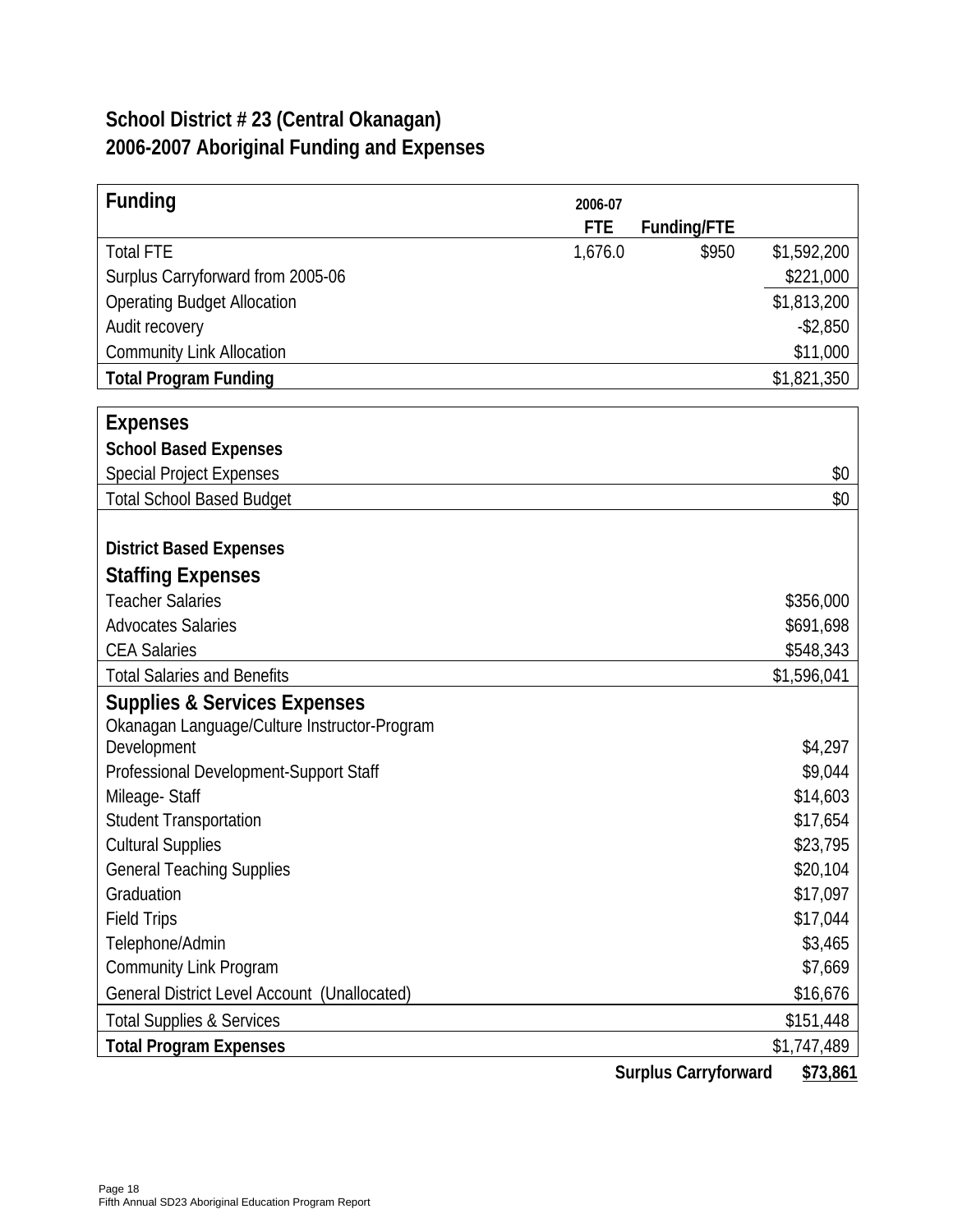# **School District # 23 (Central Okanagan) 2007-2008 Aboriginal Funding and Budget**

| <b>Funding</b>                                 |            |                          |           |             |
|------------------------------------------------|------------|--------------------------|-----------|-------------|
|                                                | 2007-      |                          |           |             |
|                                                | 08         |                          |           |             |
|                                                | <b>FTE</b> | Funding/FTE              |           |             |
| <b>Total FTE</b>                               | 1,820.5    | \$1,014                  |           | \$1,845,987 |
| Surplus Carryforward from 2006/07              |            |                          |           | \$73,861    |
| <b>Operating Budget Allocation</b>             |            |                          |           | \$1,919,848 |
| Conference Grant (Aboriginal Support Worker)   |            |                          |           | \$17,858    |
| <b>Total Program Funding</b>                   |            |                          |           | \$1,937,706 |
| <b>Budget Allocations</b>                      |            |                          |           |             |
| <b>Staffing Allocations</b>                    | <b>FTE</b> | Cost/FTE                 |           |             |
| <b>Coordinating Teacher</b>                    | 1.00       | \$80,032                 | \$80,032  |             |
| <b>Secondary School Tutoring</b>               | 3.25       | \$80,032                 | \$260,104 | \$340,136   |
| <b>Advocates Salaries</b>                      | 21.50      | \$38,971                 | \$837,884 |             |
| <b>Cultural Facilitator Salary</b>             | 1.00       | \$40,268                 | \$40,268  |             |
| <b>Cultural Facilitator Assistant</b>          | 1.00       | \$35,356                 | \$35,356  | \$913,508   |
| Okanagan Language/Culture Instructor           | 1.00       | \$37,227                 | \$37,228  | \$37,228    |
| <b>CEA Salaries</b>                            | 14.45      | \$32,275                 | \$466,273 | \$466,273   |
| <b>Total Staffing Allocations</b>              |            |                          |           | \$1,757,145 |
| <b>Supplies &amp; Services Allocations</b>     |            |                          |           |             |
| <b>Aboriginal Support Worker</b>               |            |                          |           | \$17,858    |
| Okanagan Language/Culture Instructor-Program   |            |                          |           |             |
| Development                                    |            |                          |           | \$18,000    |
| Professional Development-Support Staff         |            |                          |           | \$6,000     |
| Mileage-Staff                                  |            |                          |           | \$14,000    |
| <b>Student Transportation</b>                  |            |                          |           | \$18,000    |
| <b>Cultural Supplies</b>                       |            |                          |           | \$35,000    |
| <b>General Teaching Supplies</b>               |            |                          |           | \$20,000    |
| Graduation                                     |            |                          |           | \$15,000    |
| <b>Field Trips</b>                             |            |                          |           | \$20,000    |
| Telephone/Admin                                |            |                          |           | \$3,500     |
| <b>Community Link Program</b>                  |            |                          |           | \$3,300     |
| Aboriginal Parent and Family Education Council |            |                          |           | \$1,000     |
| <b>General District Level Account</b>          |            |                          |           | \$8,903     |
| <b>Total Supplies &amp; Services</b>           |            |                          |           | \$180,561   |
|                                                |            |                          |           |             |
| <b>Total Program Budget</b>                    |            |                          |           | \$1,937,706 |
|                                                |            | <b>Balance Remaining</b> |           | \$0         |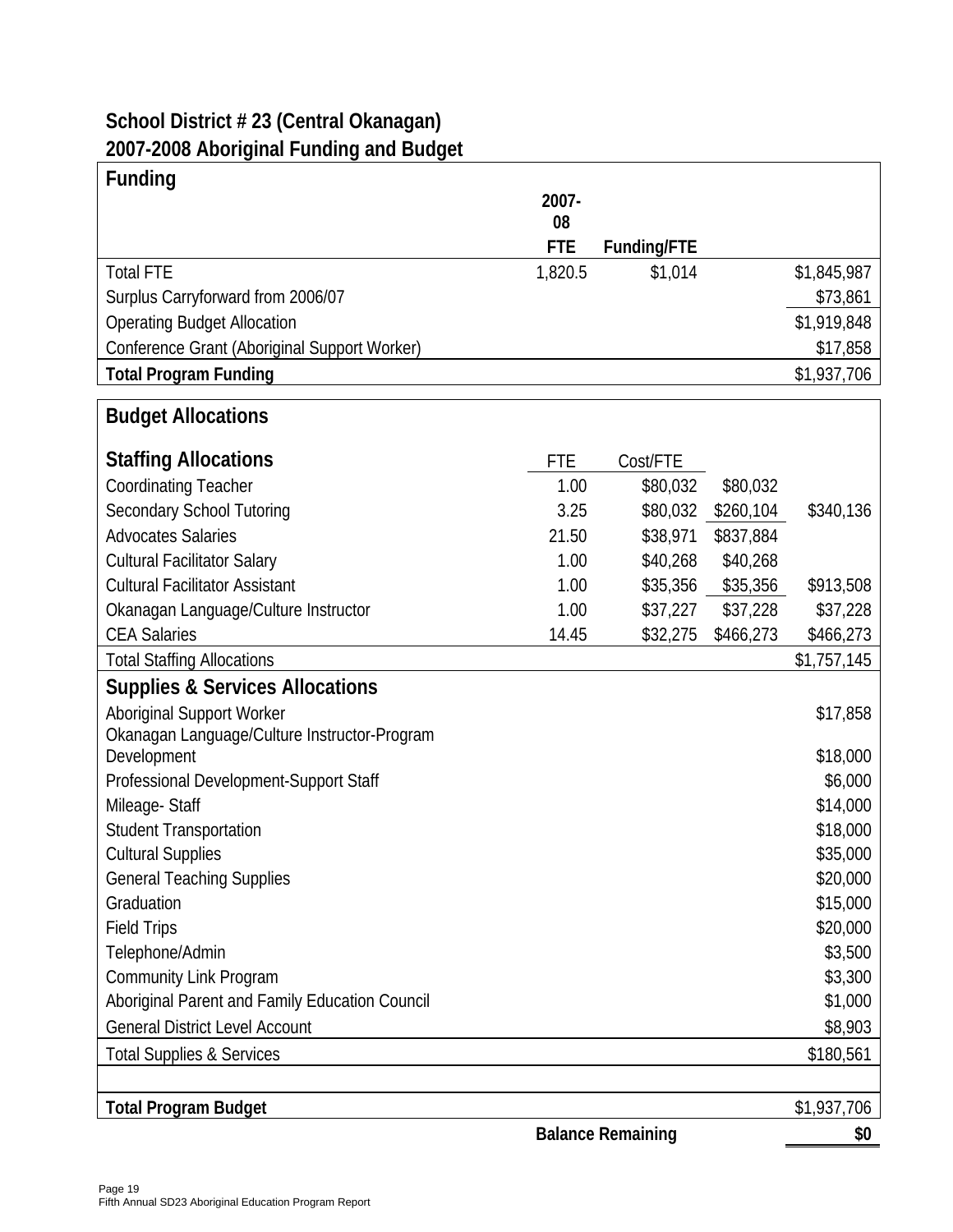

# **BOARD OF EDUCATION**

# **News**

June 23, 2008

#### **The First Principal – Aboriginal Education at School District No. 23**

KELOWNA, BC:

In late August, School District No. 23 will be welcoming a new staff member who will help serve the educational needs of approximately 2,000 Aboriginal students from Peachland to Lake Country. As Principal – Aboriginal Education, Jason Seright's primary responsibility will be to foster Aboriginal student success in each of the four directions of the Medicine Wheel (Intellectual, Social/Emotional, Spiritual, and Physical), and to work with the current Aboriginal Education Enhancement Agreement between School District No. 23, the Aboriginal Education Committee, and the Ministry of Education.

Mr. Seright has been a principal for seven years at Ermineskin Junior Senior High School near Edmonton and has spent a total of 14 years in the education field. He is relocating to Kelowna over the summer and recently met with the district's Aboriginal program staff. "He made an outstanding first impression on staff, students, and the community members who have met him," says Director of Instruction Terry-Lee Beaudry. "Not only is he culturally astute, intelligent, articulate, and thoughtful, he wears his heart on his sleeve and is committed to do whatever it takes to support Aboriginal students."

In his new role, Mr. Seright's focus will be on improving the chances for life success among Aboriginal students. A main avenue to accomplishing this is via graduation from high school with the skills and qualifications to access a range of post-secondary options. Although the district Aboriginal graduation rate has improved substantially in recent years (from 25% in 1994 to 60% in 2007), it still lags behind that of other students.

Mr. Seright has extensive experience working with Aboriginal students who struggle in the formal education system. "The last seven years have been the most rewarding, difficult and proudest moments of my life," says Mr. Seright. "I look forward to working with School District No. 23 and have been very impressed with what the district is doing and the talented, dedicated individuals I briefly met over the last month. I look forward to working together to reach our goal of having at least 75% of our Aboriginal students graduating by 2011."

Mr. Seright also brings to the district his love of sport. When he's not working, this former junior hockey player is often golfing and playing or coaching hockey and other sports.

The new Principal – Aboriginal Education will be based in the Central School location and have an active role with staff, parents and students throughout the district. He will take over the duties of Alice Gro, the Aboriginal Education Program Coordinator, who will be retiring this month. (He will also take on new tasks.) "Alice has been instrumental in advancing the graduation rate for our students," says Beaudry. "She's done an outstanding job for nearly two decades as an advocate for Aboriginal student success."